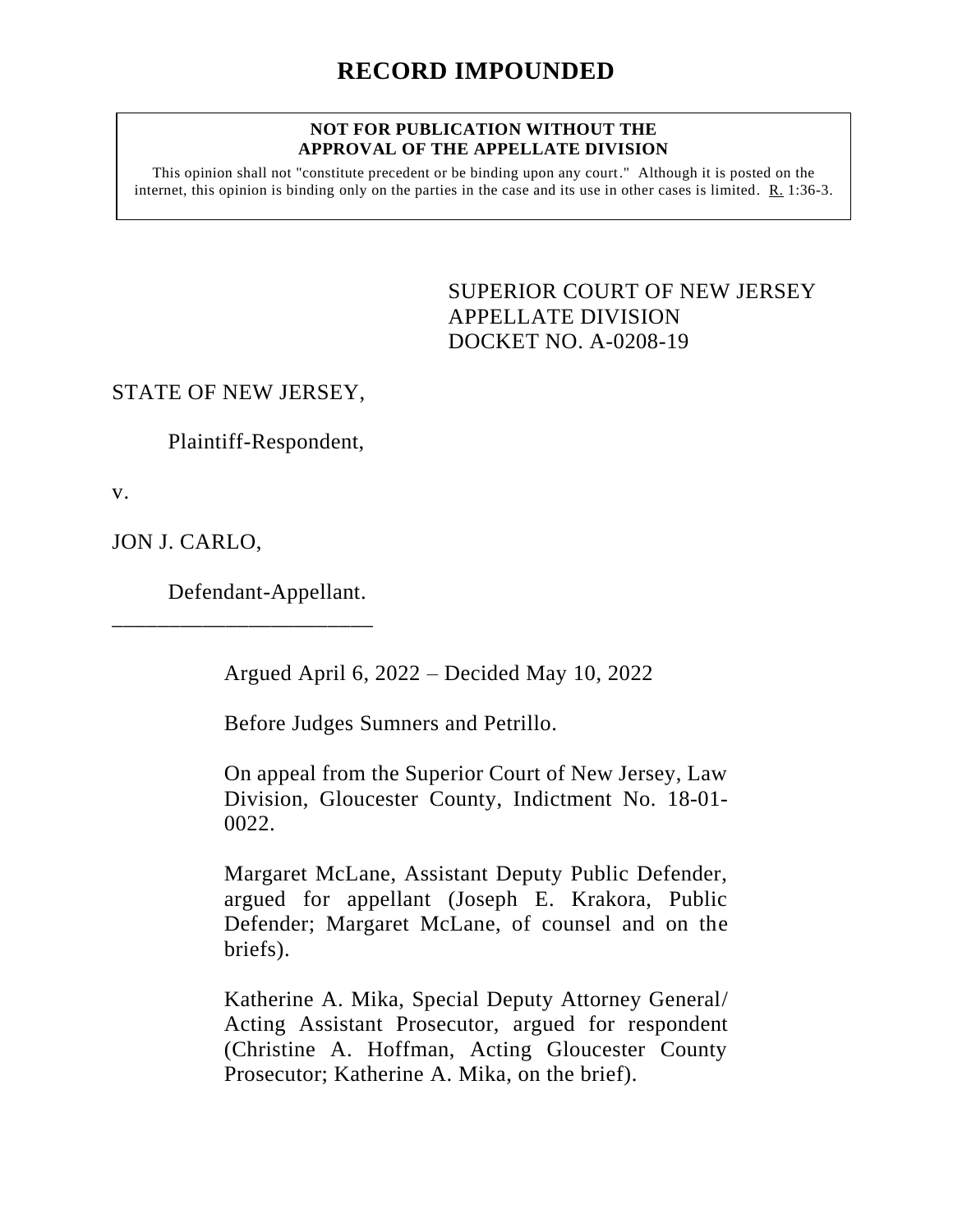#### PER CURIAM

Following a jury trial, defendant was convicted of second-degree sexual assault of a child under age thirteen, N.J.S.A. 2C:14-2(b); third-degree endangering the welfare of a child under age sixteen by engaging in sexual conduct, N.J.S.A.  $2C:24-4(a)(1)$ ; third-degree invasion of privacy by photographing or recording intimate parts of another without consent, N.J.S.A. 2C:14-9(b)(1); third-degree showing obscene material to a minor, N.J.S.A.  $2C:34-3(b)(1)$ ; and second-degree endangering the welfare of a child by photographing a child in a sex act or the simulation of a sex act, N.J.S.A. 2C:24- 4(b)(4). Defendant was sentenced to an aggregate prison term of six years with an eighty-five percent parole ineligibility period, No Early Release Act, N.J.S.A. 2C:43-7.2.

In his appeal, defendant argues:

### POINT I

PHOTOGRAPHING FULLY CLOTHED INDIVIDUALS EITHER IN A PUBLIC AREA OR WHERE THE PERSON KNOWS SHE IS BEING PHOTOGRAPHED IS NOT AN INVASION OF PRIVACY.

# POINT II

DEFENDANT'S INVASION OF PRIVACY CONVICTION MUST BE REVERSED BECAUSE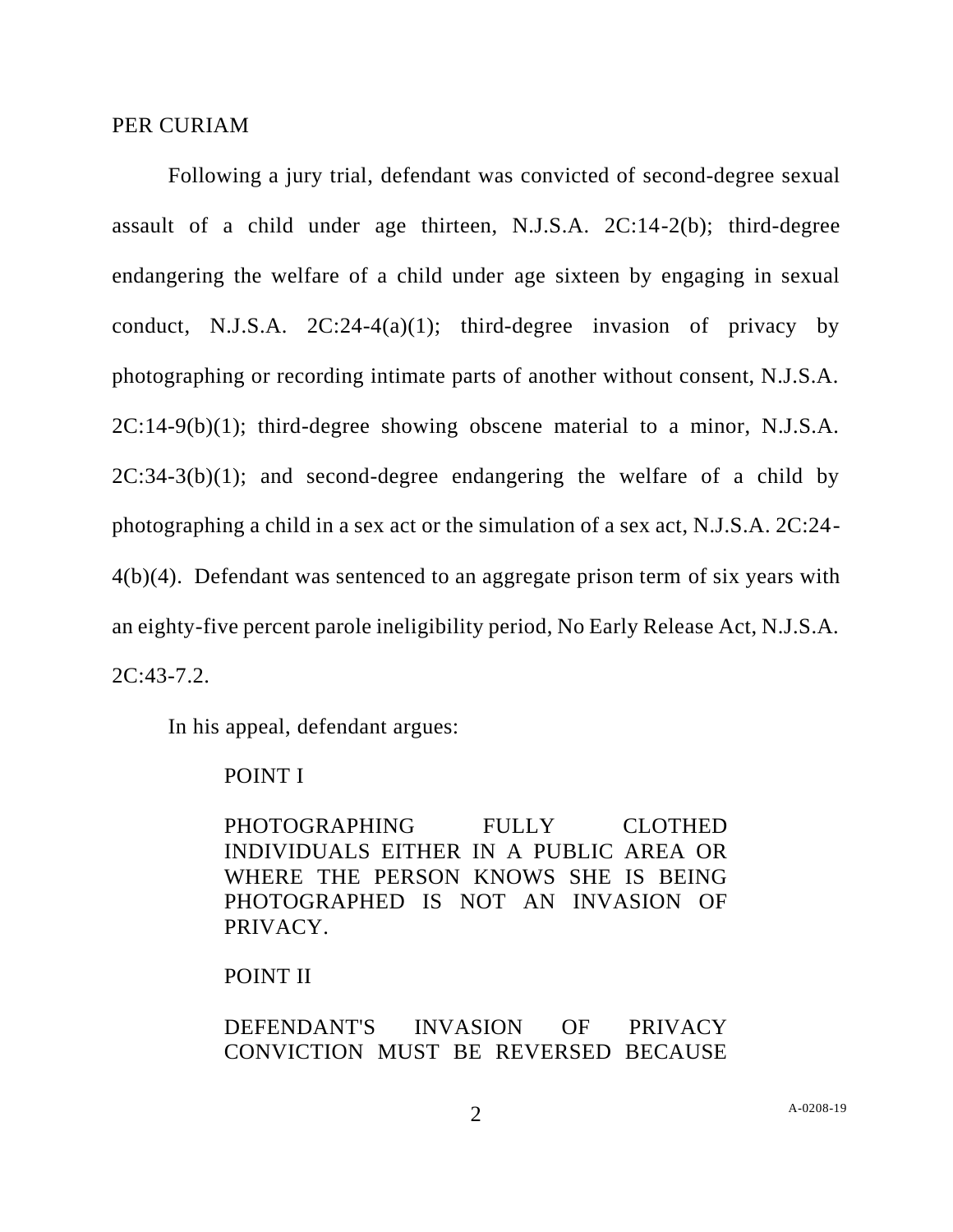THE COURT FAILED TO INSTRUCT THE JURY [IT] HAD TO UNANIMOUSLY AGREE ON THE IDENTITY OF THE VICTIM.

POINT III

THE IMPROPER ADMISSION OF OTHER-CRIMES EVIDENCE AND THE FAILURE TO ADEQUATELY INSTRUCT THE JURY ON THE PERMISSIBLE USES OF THIS EVIDENCE REQUIRE REVERSAL OF DEFENDANT'S CONVICTIONS.

A. M.A.'S STATEMENT[.]

B. OCTOBER VIDEO[.]

C. ADULT GYMNASTICS PHOTOS[.]

D. PHOTOS OF UNIDENTIFIED GIRLS[.]

E. CONCLUSION[.]

# POINT IV

THE TRIAL COURT ERRED IN ALLOWING THE DETECTIVE TO OFFER HIS LAY OPINION THAT DEFENDANT WAS GUILTY. (Partially Raised Below)[.]

# POINT V

THE TRIAL COURT ERRED IN FAILING TO MERGE COUNTS BASED ON THE SAME UNDERLYING CONDUCT.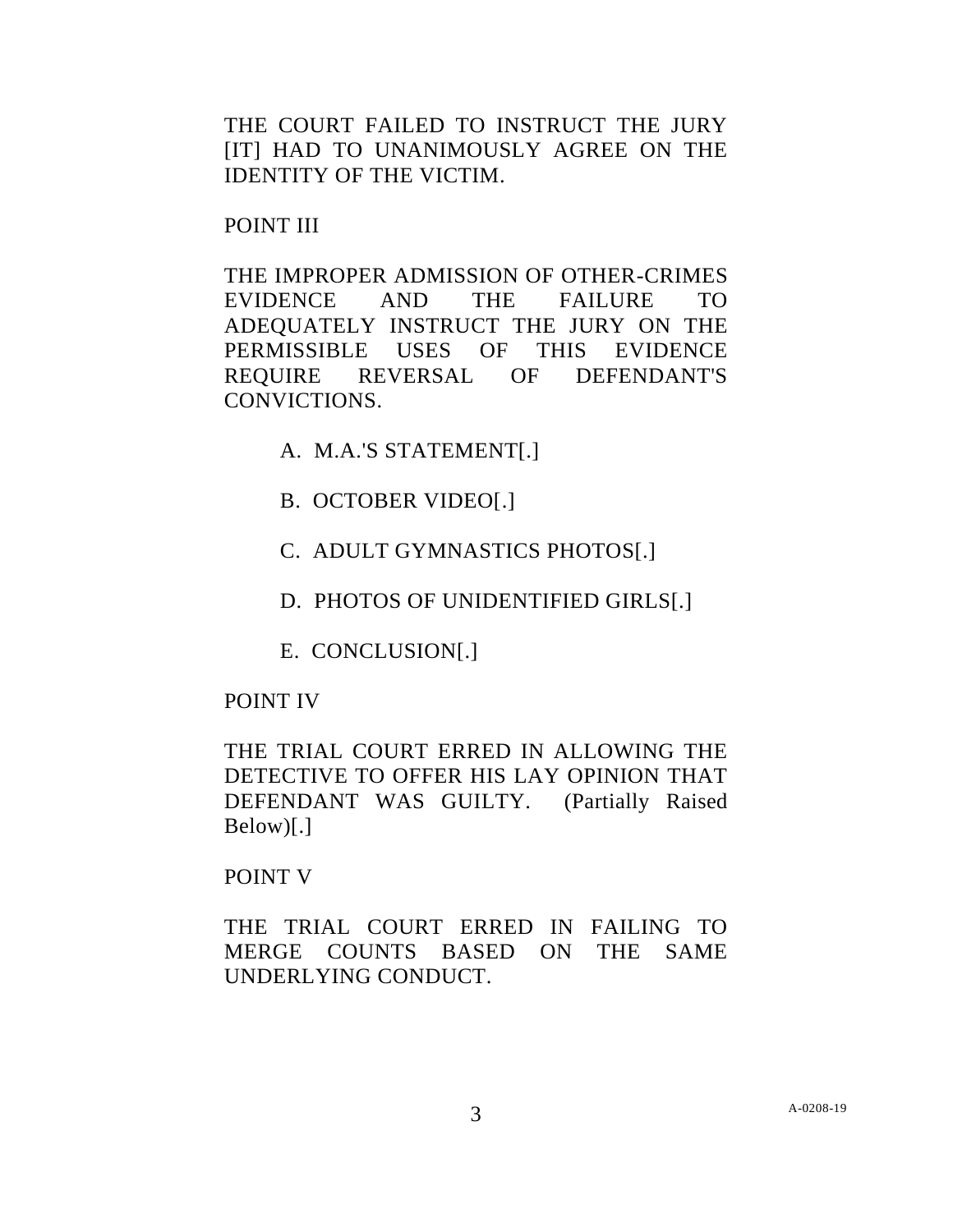### POINT VI

DEFENDANT'S SENTENCE IS EXCESSIVE BECAUSE THE COURT ERRONEOUSLY FAILED TO FIND MITIGATING FACTORS AND IMPROPERLY FOUND AND WEIGHED AGGRAVATING FACTORS.

We reverse the trial court's denial of defendant's motion for acquittal of the invasion of privacy charge and vacate the conviction of that offense. We vacate the other convictions and remand for retrial because we are persuaded that the trial court mistakenly applied its discretion in allowing the investigating detective to give opinion testimony––not first-hand testimony––regarding defendant's guilt. Given our remand, we do not address defendant's remaining arguments.

I

On July 24, 2015, eleven-year-old A.A. (Ann)<sup>1</sup> gave a video-recorded interview––played before the jury––to Detective Warren Rivell of the Gloucester County Prosecutor's Office concerning defendant's conduct at the Franklinville Skating Center, which defendant owned and operated. Ann, who was fourteen years old when she testified at trial, was a regular skating center

<sup>&</sup>lt;sup>1</sup> We use initials and pseudonyms to protect the privacy and preserve the confidentiality of the victims and this proceeding. N.J.S.A. 2A:82-46(a); R.  $1:38-3(c)(9)$ .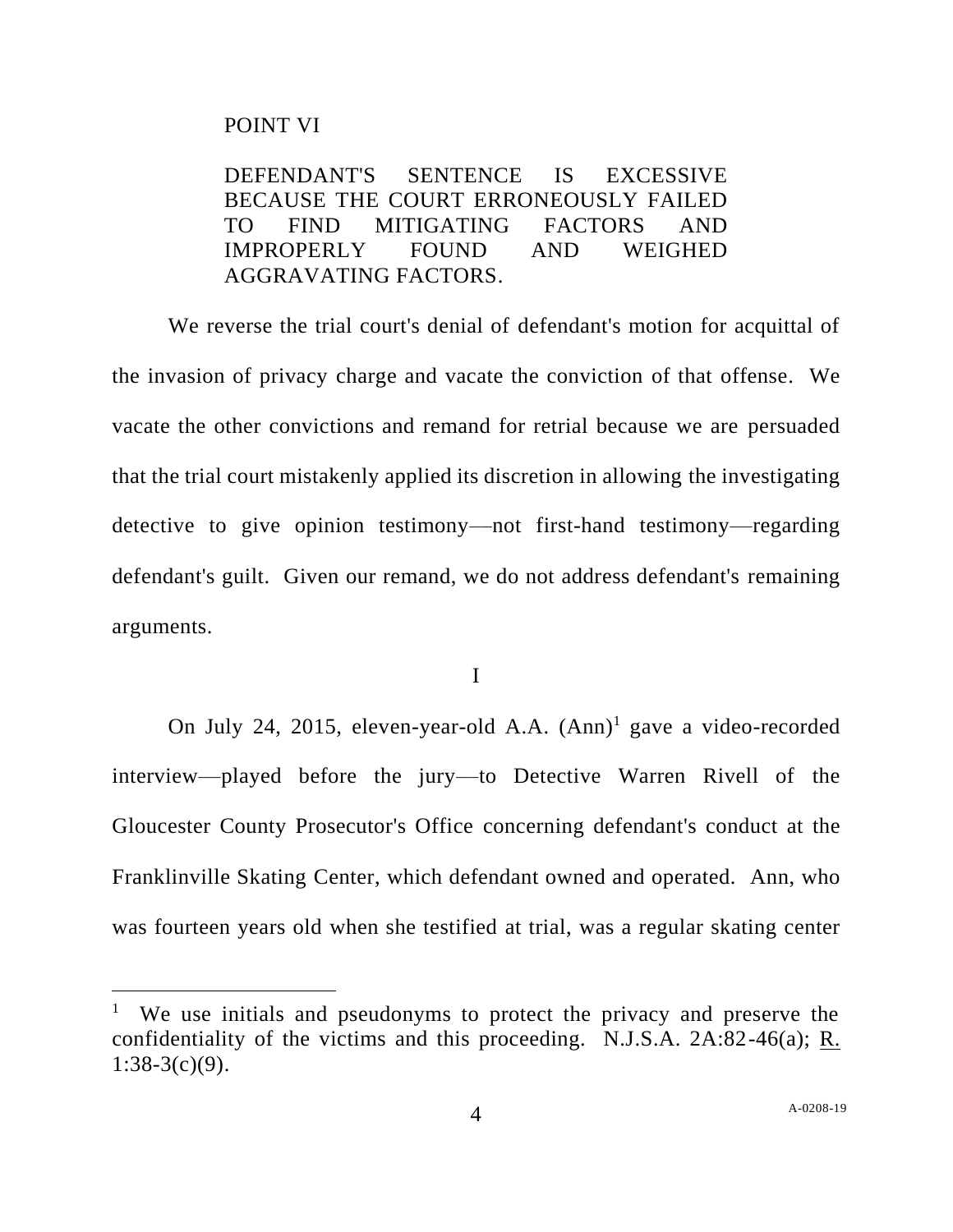patron but stated she attended less often because she saw pornography on defendant's computer in his office on two separate occasions and he had recorded her and her friends doing gymnastics at the center.

The first time Ann saw pornography on defendant's computer was when she was in defendant's office months before she gave her police statement. She said that when she walked into the office to get her skates where they were kept, she saw a video of a black man and a white woman having sex on defendant's computer. After defendant said, "Oh, I didn't know that was playing," she retrieved her skates and left the office.

The second time occurred on July 8, 2015, in the skating center's box office where defendant was collecting patron's admission fee. Ann had a brief conversation with him when he "swiped" the screen of his laptop "and [there] was porn" on the screen. She told Rivell that she saw a still image of a naked girl "looking up with her mouth open" and "a penis up in the corner" ejaculating "in[to] her mouth." The image was on the screen for about five seconds until defendant "went on another [screen] . . . and there was a video [of a] girl . . . crawling around the living room with a whole bunch of naked guys sitting around her." There were two men sitting on a loveseat and three on a sofa. "[O]ne [man] had a hat on and . . . had pants on but the rest didn't." All the men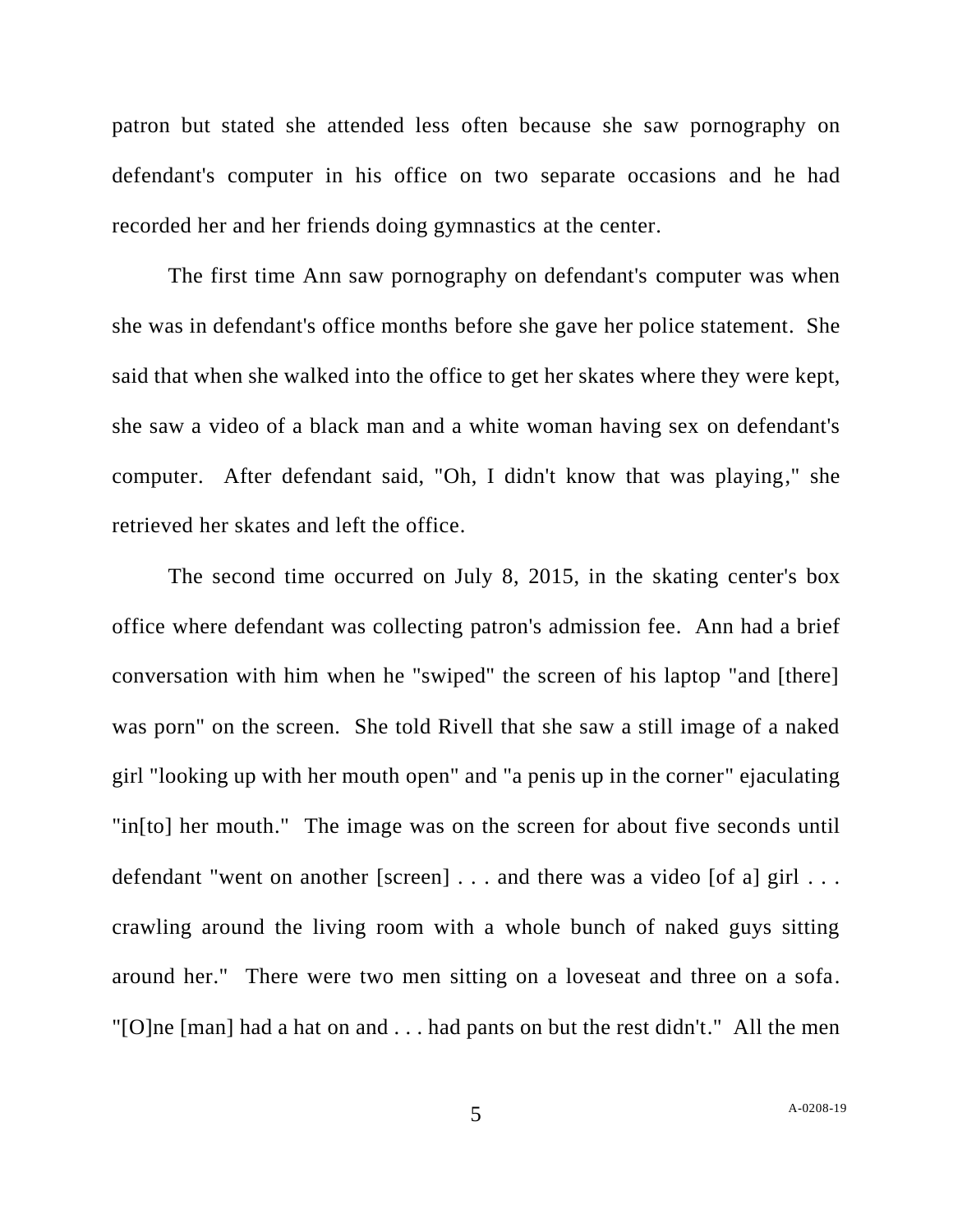were white. Referring to the girl in the video, defendant asked Ann, "Does that look like [Hillary]?" Hillary, an employee at the skating rink, had blond hair and blue eyes similar to the girl in the video. Defendant turned the video off and walked out of the box office. Ann then left the office and told M.A. (Mimi), her older sister by three years, who worked at the skating center.

At trial, Ann testified that one day she went into defendant's office––the door would always be open––and saw a video playing on the computer with naked men and a woman having sex. She saw the video and still image for "maybe like three or four seconds." When asked to describe the pornography that she saw "months" prior to this, Ann replied, "I don't remember exactly, but I knew what it was."

On cross-examination, Ann said defendant was not in his office the first time she saw pornography on the computer, but when they both went into his office to retrieve her skates, she saw the pornography playing while she stood in the doorway. Defendant said something like "didn't know that was playing" and turned it off. She did not tell anyone because it did not seem "like a big deal at the time." After seeing pornography on defendant's computer a second time, she stopped going to the skating center as often as she had gone before and kept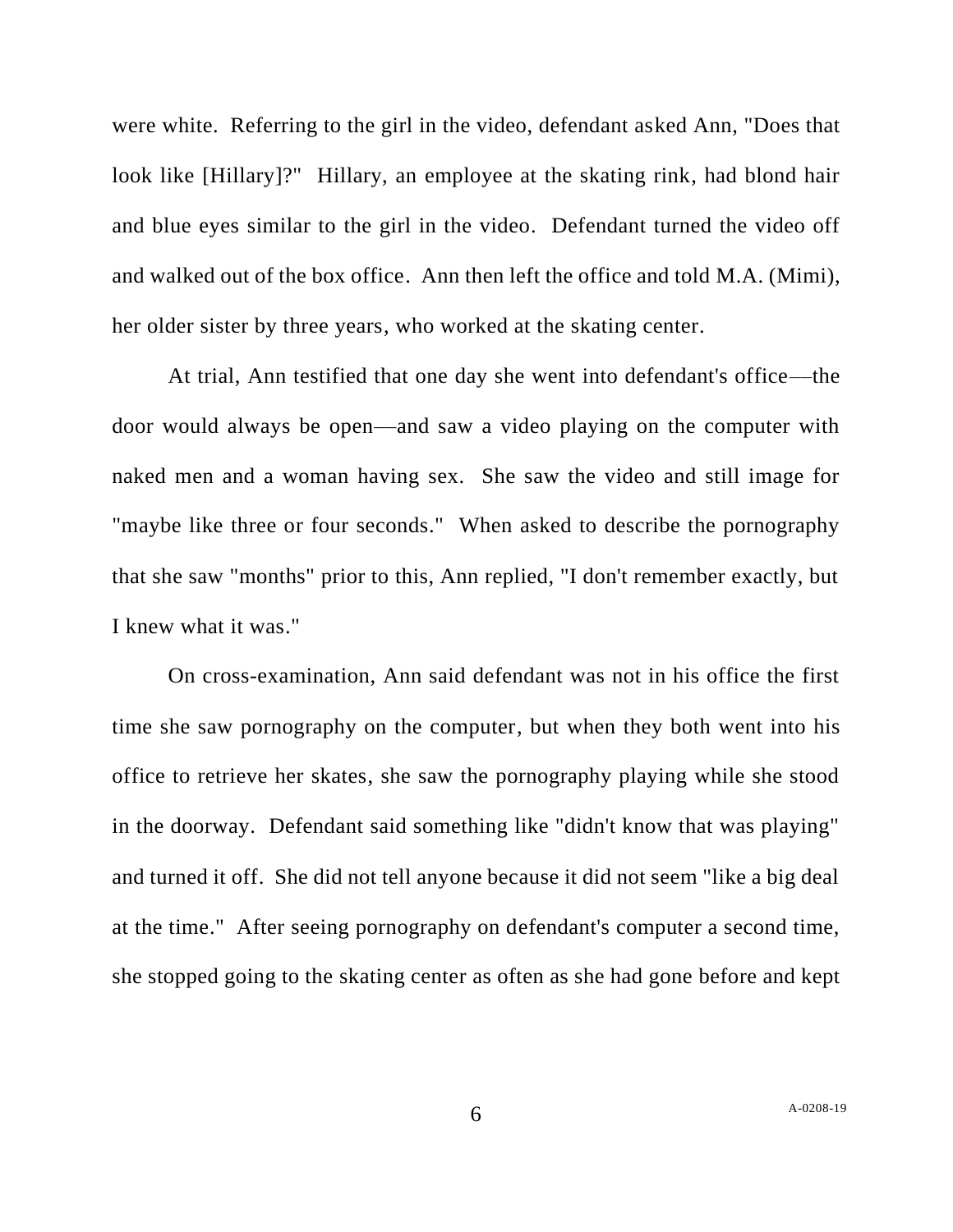her distance from him because she feared that he might do something inappropriate, but he never did.

Ann also testified that defendant had recorded and photographed her doing gymnastics and dancing in the carpeted area of the skating center. She said he had tried to conceal what he was doing by holding his cell phone at his waist. On one occasion, he told her that he could get her into a dance class but that he needed photos of her dancing. As far as Ann knew, defendant did not teach dance or gymnastics, and she was never contacted by any dance teacher.

Mimi testified that Ann told her she had seen pornography playing on defendant's office computer: a video of a naked woman crawling on the floor with a group of naked men around her. Mimi stated that after Ann said she saw pornography a second time, she and Ann told their grandmother, <sup>2</sup> who contacted the police. Mimi also believed defendant recorded her sister doing gymnastics, stating, "I would always notice that he would hold his [cell phone] camera down near his leg with his [cell phone] camera facing towards . . . her, facing out. I mean I never seen [his cell phone] camera on but I just always thought that that's what it was. I'm not sure if that's what it was, but . . . that's what I thought."

 $2$  The sisters, along with a younger sister, lived with their grandmother.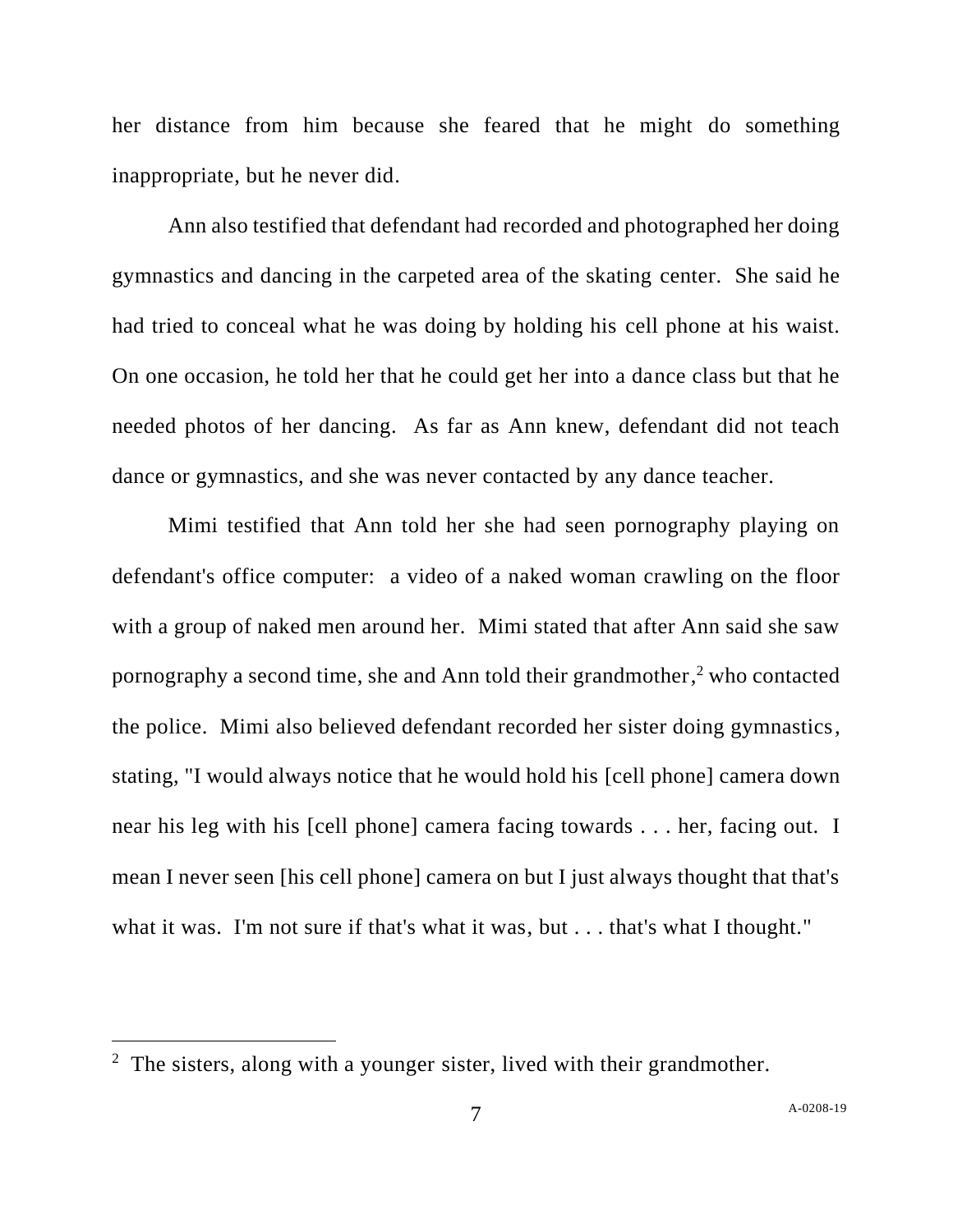Rivell testified that after he interviewed Ann, he executed a search warrant and seized defendant's cell phone and computer. The cell phone had two videos of Ann, which were played for the jury, performing gymnastics in defendant's office while he directed her what to do.

An October 2014 recording captured the following dialogue:

DEFENDANT: Okay. Can you get on the floor? Oh, do a straddle. Yeah, do a straddle. Okay. Do them on the floor now. Hands on your hips. Face that way.

[Ann]: This way?

. . . DEFENDANT: Yep. Okay.

[Ann]: Straddle?

. . . DEFENDANT: Yep. Okay. Now I want you to sit like this, slowly put your legs to the side, okay? Well first start with them together. Okay, to the sides. And hold. Okay. Now on your elbows, and with no back, on your back. Lay on your back. . . . On [y]our elbows, legs apart. Can you pull them back by your head? Hold. And now standing.

[Ann]: (inaudible)

. . . DEFENDANT: Hold that. And now the other side. Okay. Good.

In the November 2014 video, while Ann was doing a handstand with her

legs split apart, Rivell testified it was at that point that defendant's genital area

touched Ann's genital area. Rivell stated: "[T]he person holding the [cell]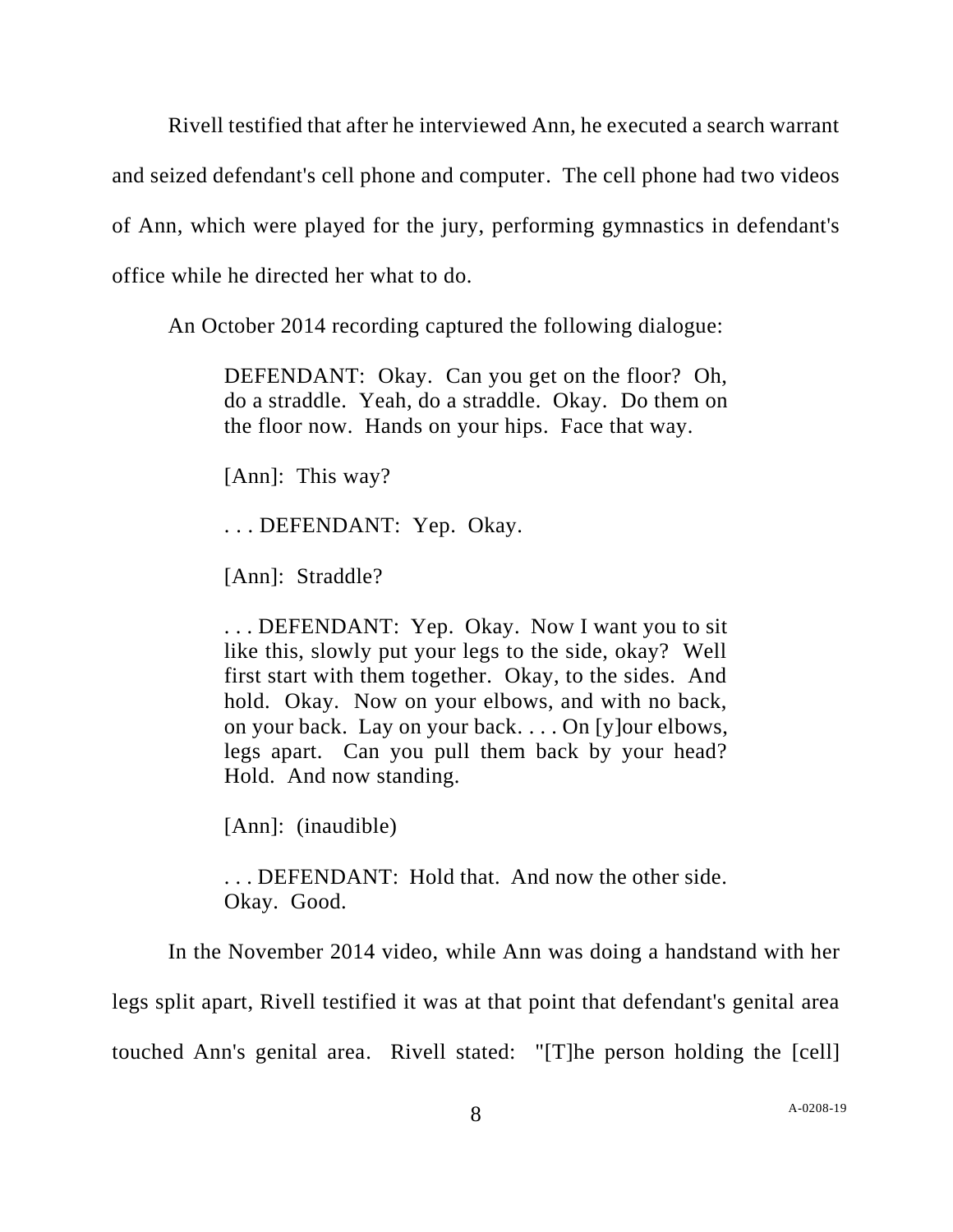phone, who I believe was . . . [defendant], is still videoing and his body comes close to hers and I observed his genital area, that was clothed, make contact with her genital area while she was in that position, which was also clothed . . . ."

On the following day of trial, the State replayed the same portion of the video, and had Rivell again tell the jury where he believed defendant's and Ann's genital areas touched.<sup>3</sup> The following colloquy occurred between the prosecutor and Rivell:

> Q[uestion:] . . . . During your testimony [yesterday] you stated that there was a video that you believe that there was sexual contact that was involved. Could you explain for the jury which particular video you believe the sexual contact occurred in?

A[nswer:] The [November 2014] video.

Q[uestion:] And that particular video, is there any place in particular that you can point to where you believe that sexual contact actually happened?

A[nswer:] Yes.

Q[uestion:] Could you explain it and I can help the jury see it as you explain the video?

A[nswer:] Okay. When [Ann] goes into the pose with her legs—she's standing with her arms, and her legs are

<sup>&</sup>lt;sup>3</sup> Defense counsel objected to the replaying, stopping, and restarting of the video, but he did not raise the argument now made on appeal that Rivell's testimony was improper lay opinion testimony.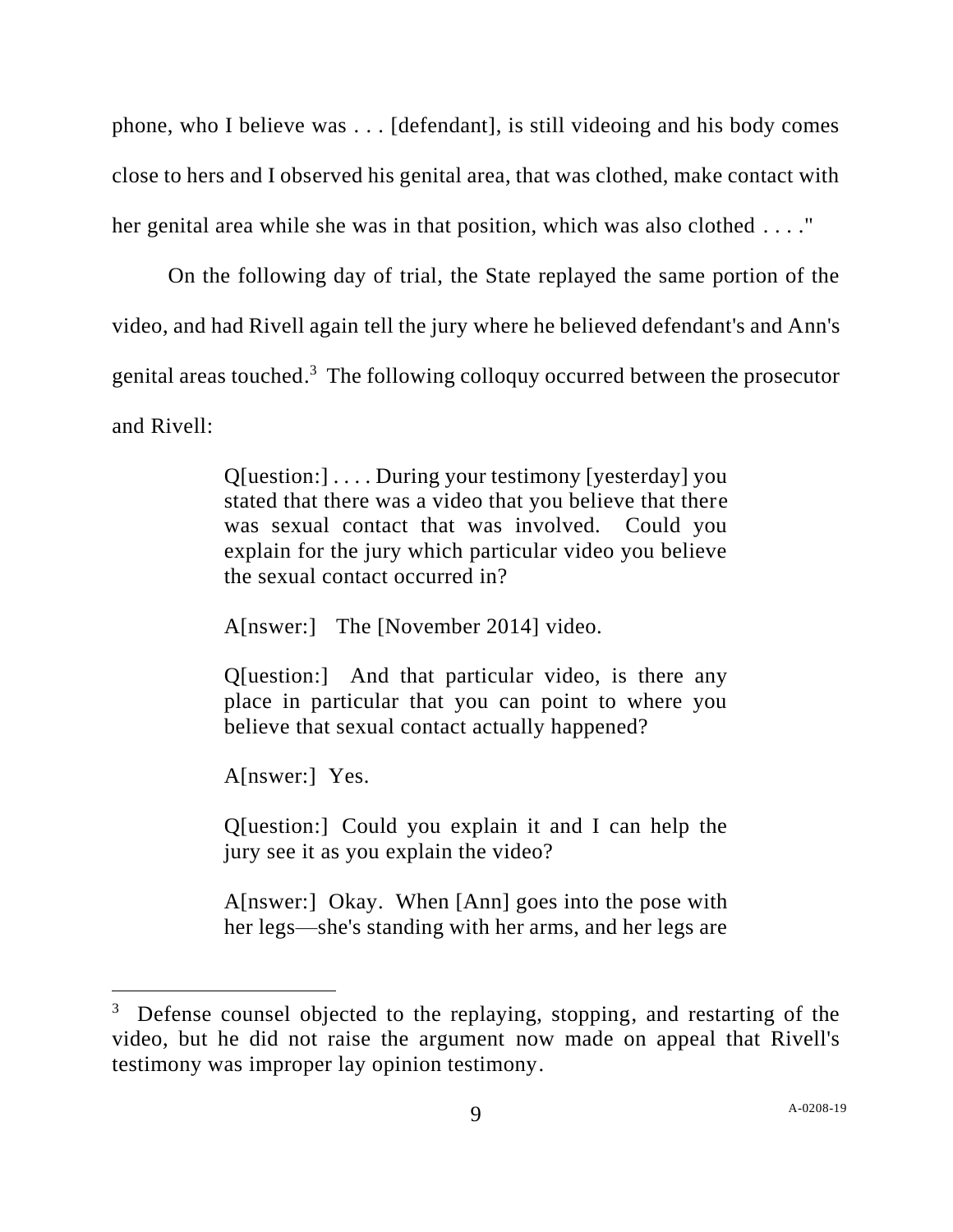spread apart. And you can see the contact between the defendant's—

(Whereupon Videorecording Played 10:27:06)

. . . DEFENDANT: Can you do a handstand with your—

(Videorecording Paused 10:27:08)

A[nswer:] —clothed area where his penis would be and her genital area . . . where you could see on the video.

> (Whereupon Videorecording Played 10:27:42, Paused 10:27:45)

. . . .

Q[uestion:] Now Detective Rivell, is this the location that you believe the contact occurred?

A[nswer:] Yes.

(Whereupon Videorecording Played 10:28:00)

. . . .

A[nswer:] Right there.

(Videorecording Paused 10:28:20)

. . . .

Q[uestion:] And based on that image, you believed that there was sexual contact that was actually made?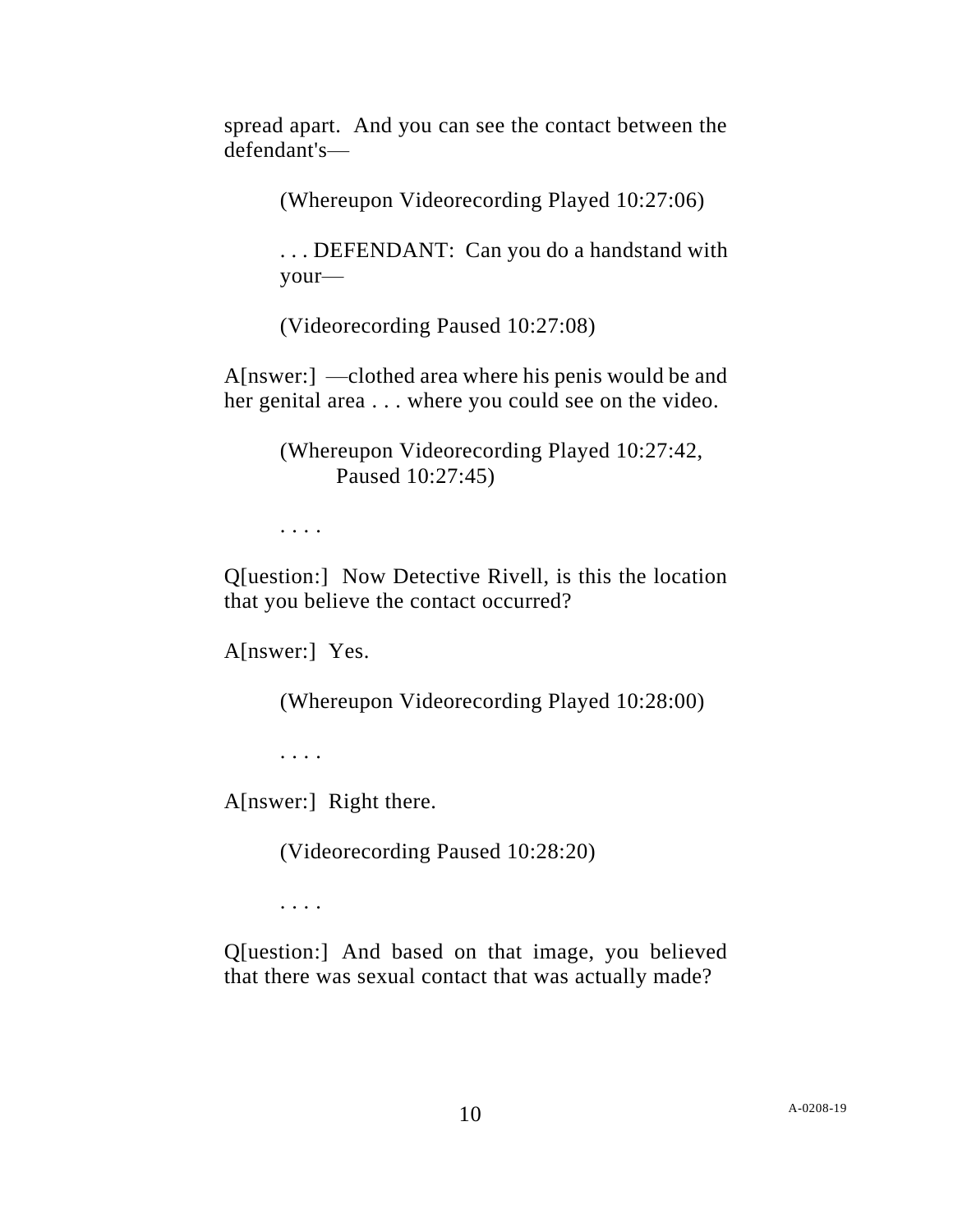A[nswer:] Yes. Rivell also stated that he did not believe that Ann knew defendant was recording her at the time.

Rivell testified that defendant's cell phone also had "numerous videos of young girls at the skating center," which "[a]ppeared to [him] that [the girls] weren't aware that they were being [recorded]." He believed that at least one of the photos was created when defendant sat across from a girl at a table and held his cell phone "below the table where you would only see the young woman's legs and shorts area." He also noted he had found "multiple" videos and photographs of a girl who was clothed and "[c]learly . . . was a juvenile." In one video, defendant and the girl appeared to be in defendant's office, and defendant instructed her to lay down on her back and open her mouth. Despite his department's media release sent out asking the public "if there [were] additional witnesses," Rivell was not able to identify the girl.

As for the pornography that Ann allegedly saw on defendant's computer in July 2015, Rivell stated he identified the video on a website but did not show the video to Ann to confirm that it was the same one she saw on defendant's computer because "that would be a crime," and his office's policy was to limit the number of times a child was asked to discuss an inappropriate event. Rivell testified that he found internet searches on defendant's computer for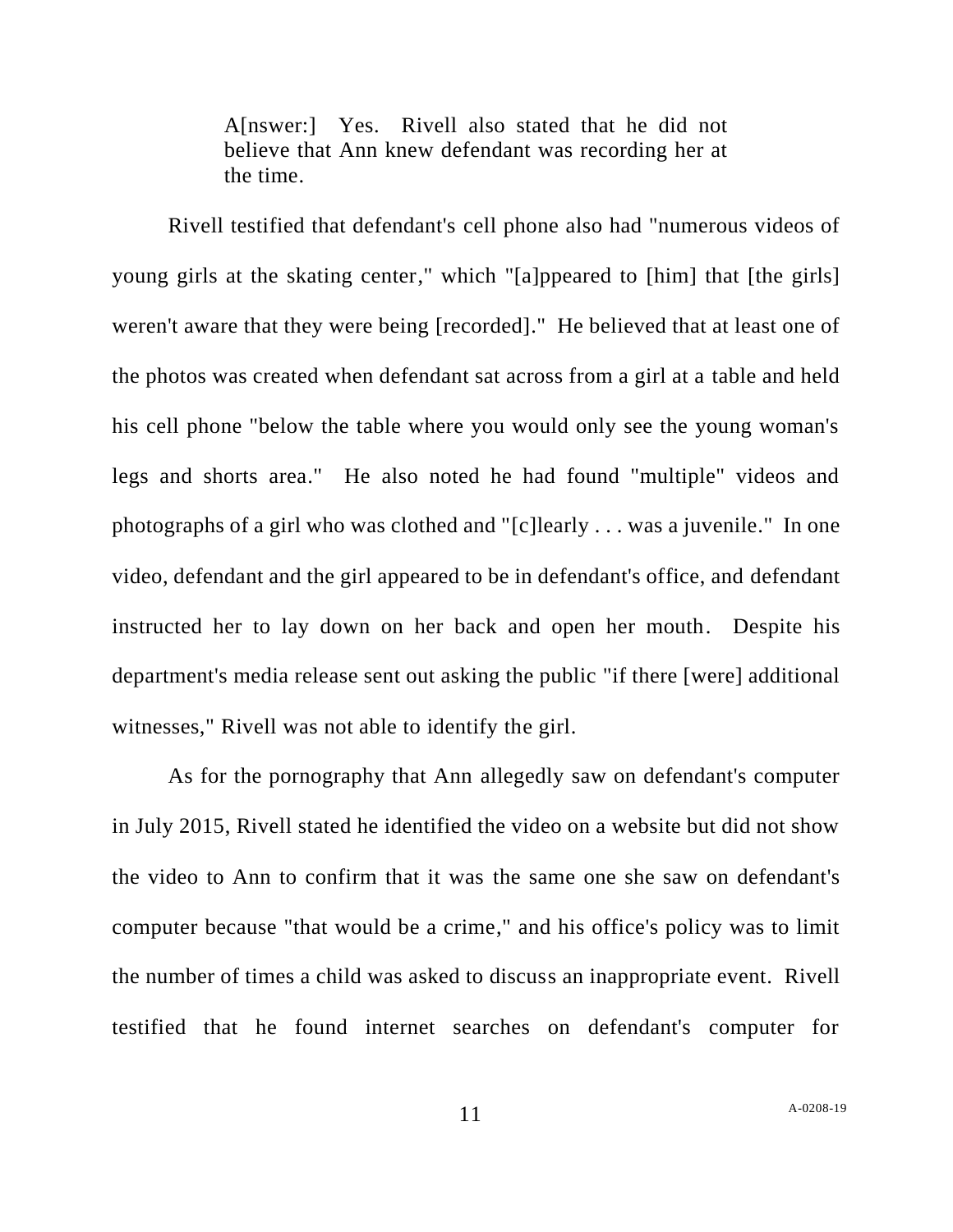"adolescent-type pornographic topics." He also stated the computer contained several photographs of young girls, including photos that were not from the rink, which the court had ruled were inadmissible.<sup>4</sup> Defendant's motion for mistrial due to that testimony was denied.<sup>5</sup>

Rivell then testified that defendant's computer also contained recordings of girls doing gymnastics at the skating center. Defendant objected, arguing the State had not established the age of the girls at the center or whether they had consented to the photos. The court ruled that it was a jury question whether the girls were children or adults.

On Rivell's cross-examination, defense counsel highlighted the differences in the July 8, 2015 video that Ann claimed she saw on defendant's computer and the website video that Rivell stated was the one Ann saw. Rivell agreed that Ann said one man wore a hat and pants and everyone was white, but in the website video played for the jury, no man wore a hat or pants, and one or two men appeared to be African American. Rivell believed that Ann's

<sup>4</sup> The court ruled the images from defendant's home and the skating rink bathroom were inadmissible because the charged crimes took place in the public area of the skating rink, not in the bathroom or defendant's home.

<sup>&</sup>lt;sup>5</sup> The court gave the jury a limiting instruction to mitigate any unfairness the testimony would have on defendant.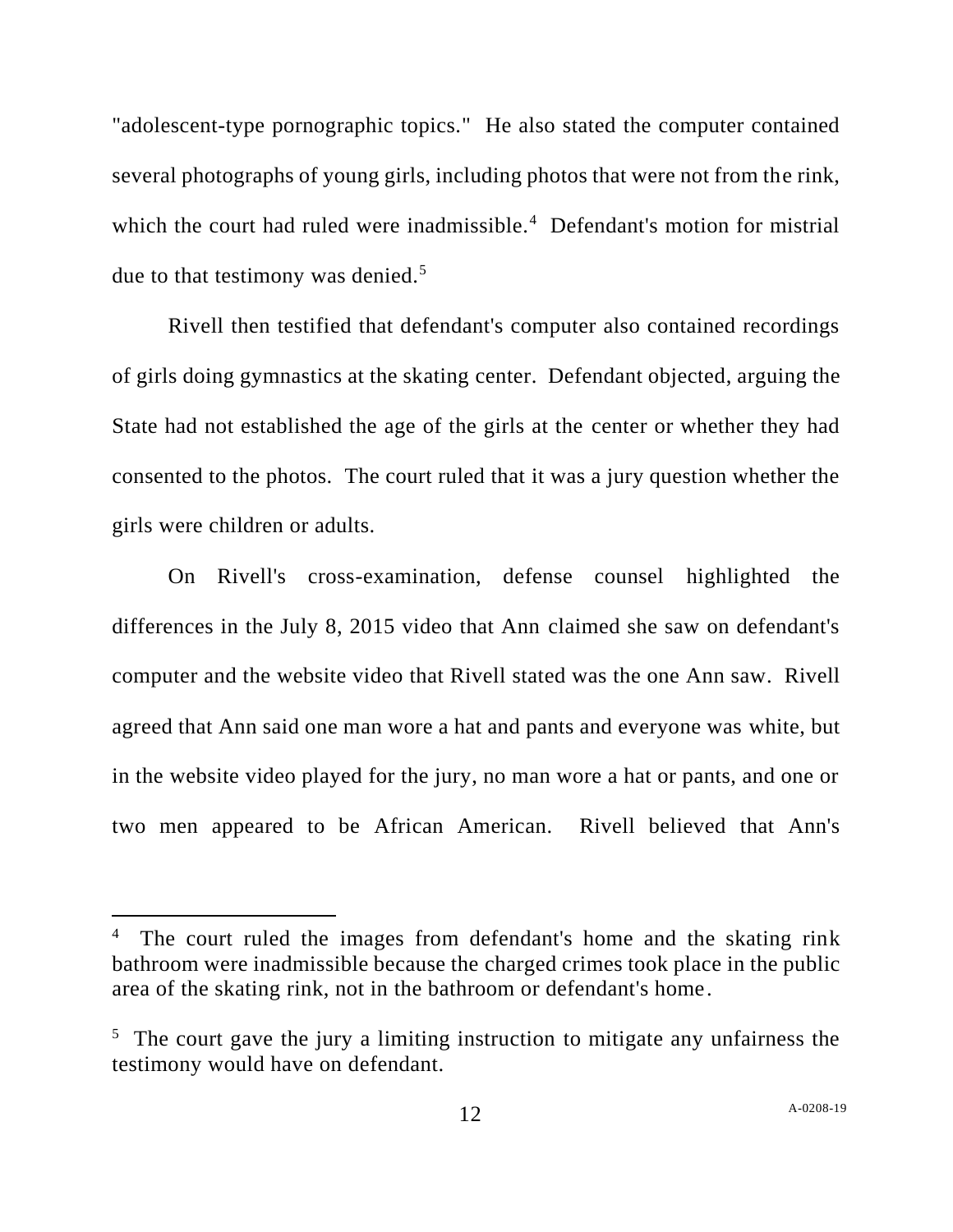inconsistencies were due to her age and the trauma she experienced from viewing the pornography. Rivell further maintained the website video had been played on defendant's computer at the time Ann was at the rink on July 8, 2015.

Following defendant's objection to the State's presentation of photos in his computer—that were not taken at the skating center—of naked women in poses similar to the gymnastic poses Ann performed for him at the center, a Rule 104 hearing was conducted to determine when the photos were accessed by defendant. The State's forensic expert, Brian Perticari, a detective in the Gloucester County Prosecutor's Office, testified he could not determine the date the images were accessed because they had been deleted from defendant's computer.<sup>6</sup> The court reversed its initial decision and ruled that the jury had to decide whether defendant saw the adult images before he made the November 2014 video of Ann.

Perticari subsequently testified regarding four pornographic images of adult females in poses that the State claimed mimicked those that defendant had Ann do in the November 2014 video. He also stated the gymnastics searches

<sup>&</sup>lt;sup>6</sup> Defendant did not know he was under investigation until the police executed the search warrant. Thus, there was no allegation that he attempted to destroy or conceal evidence.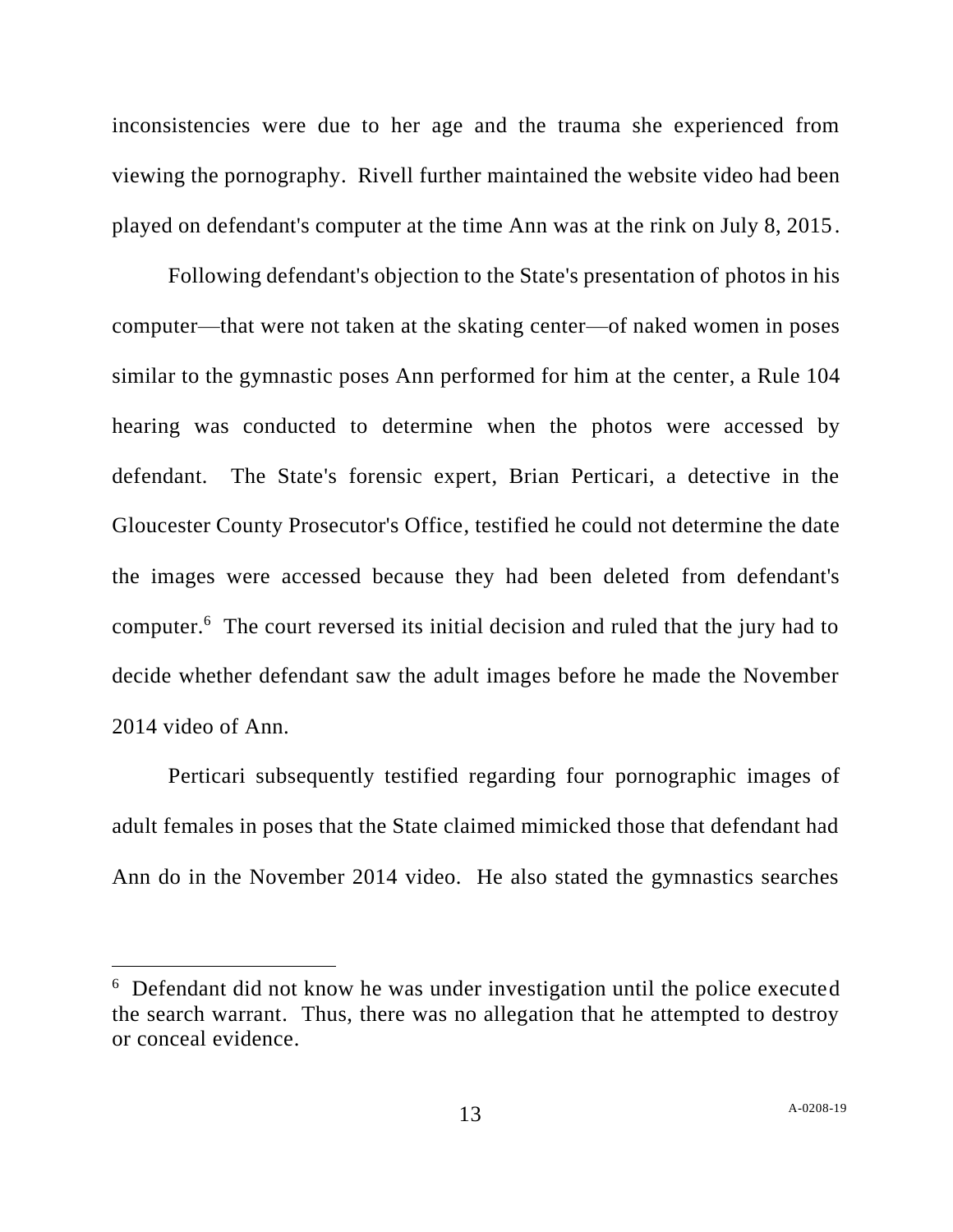conducted on defendant's computer from April to July 2015 likely would not have resulted in any illegal material because the searches were done through popular search engines which he doubted would permit the search of illegal material.

### II

We first address defendant's arguments in Point I that the trial court erred in denying his motion for judgment of acquittal of the invasion of privacy charge. He argued dismissal was appropriate because the images he took of fully clothed women in a public location that the State presented to support this charge did not constitute an invasion of privacy. We agree.

At the close of evidence, a defendant may move for the entry of a judgment of acquittal on the grounds that "the evidence is insufficient to warrant a conviction." R. 3:18-1. In considering a motion for a judgment of acquittal,

> [t]he trial [court] must decide whether the evidence is sufficient to warrant a conviction. More specifically, the trial [court] must determine whether the evidence, viewed in its entirety, be it direct or circumstantial, and giving the State the benefit of all of its favorable testimony as well as all of the favorable inferences which reasonably could be drawn therefrom, is sufficient to enable a jury to find that the State's charge has been established beyond a reasonable doubt. On such a motion the trial [court] is not concerned with the worth, nature or extent (beyond a scintilla) of the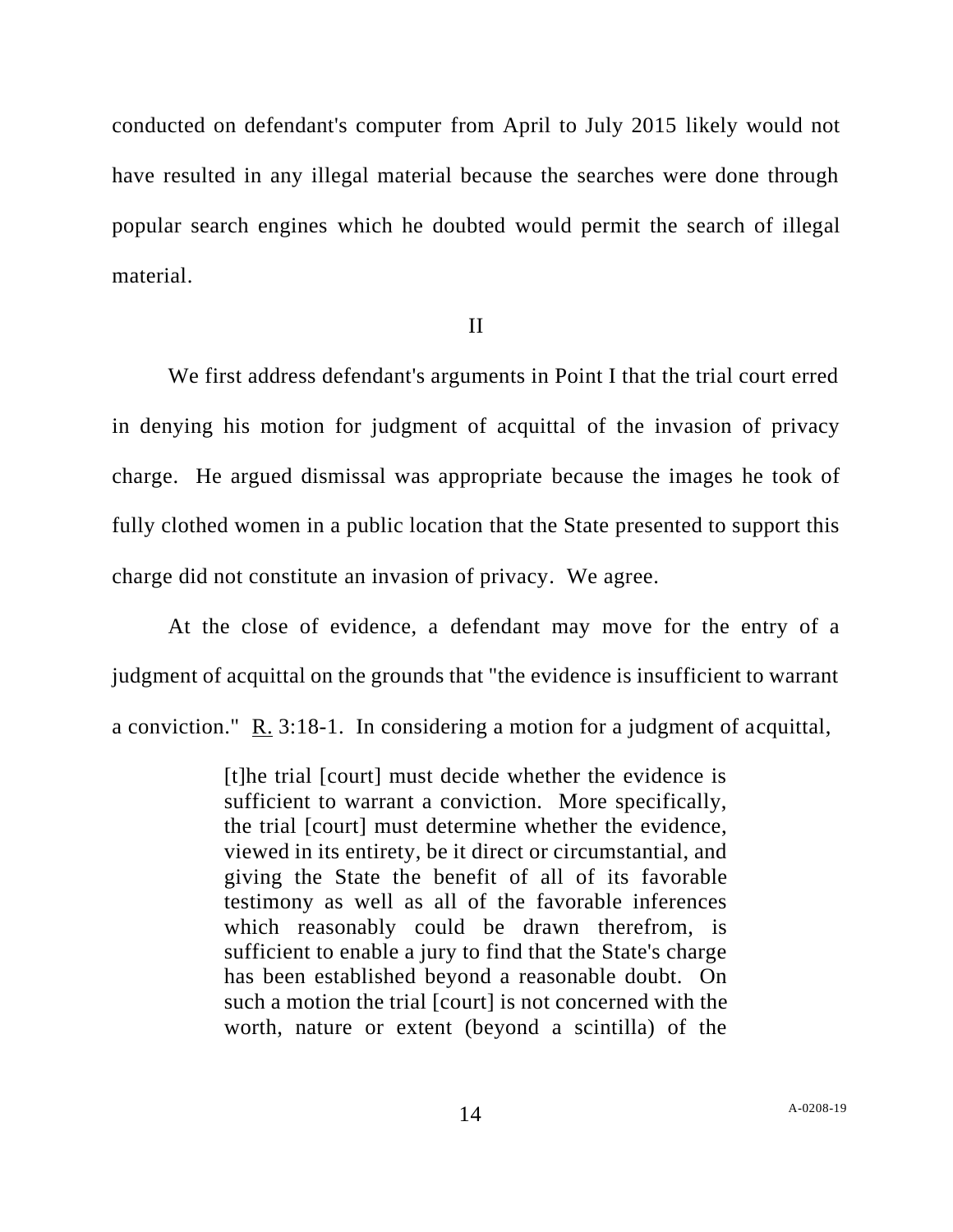evidence, but only with its existence, viewed most favorably to the State.

[State v. DeRoxtro, 327 N.J. Super. 212, 224 (App. Div. 2000) (quoting State v. Kluber, 130 N.J. Super. 336, 341 (App. Div. 1974)).]

The same standard applies to appellate review. "In deciding whether the trial court was correct in denying [a Rule 3:18-1] motion, we . . . take into account only the evidence on the State's case, unaided by what defendant later developed at trial." State v. Lemken, 136 N.J. Super. 310, 314 (App. Div. 1974).

In order to be found guilty of third-degree invasion of privacy, the State must prove beyond a reasonable doubt that the defendant, knowing that he or she is unlicensed to do so, photographs or records

> another person whose intimate parts are exposed or who is engaged in an act of sexual penetration or sexual contact, without that person's consent and under circumstances in which a reasonable person would not expect to be observed.

 $[N.J.S.A. 2C:14-9(b)(1).]$ 

"Intimate parts" are defined as "sexual organs, genital area, anal area, inner thigh, groin, buttock or breast of a person." N.J.S.A. 2C:14-1(e).

Even accepting the State's evidence that defendant took some cell phone video recordings and photos without Ann's or the other girls' knowledge, none of the images revealed the subject's exposed intimate parts, their engagement in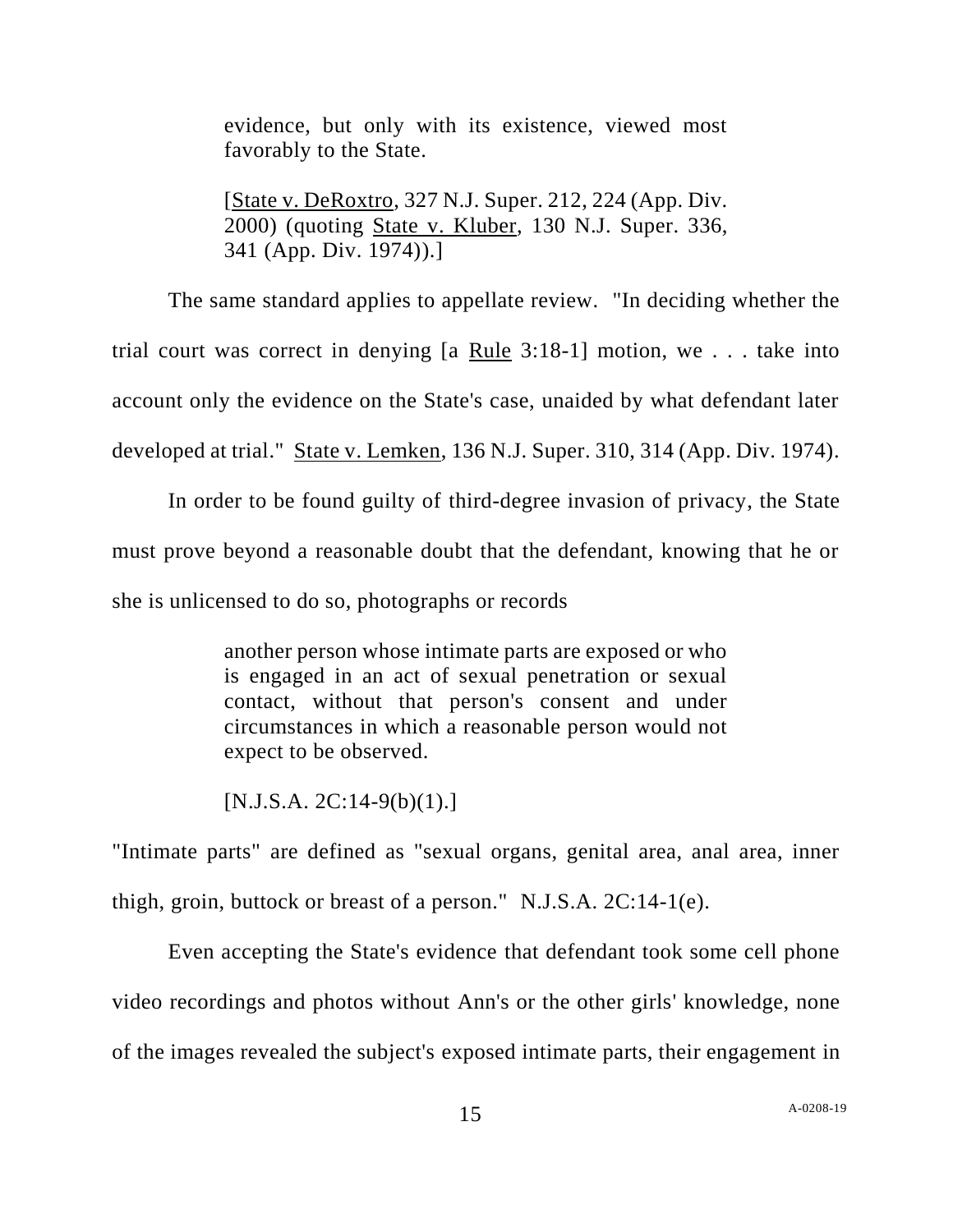acts of sexual penetration, or sexual contact.<sup>7</sup> Defendant recorded and photographed Ann doing gymnastics and dancing in the carpeted area of the skating center where there was no reasonable expectation of privacy. Thus, the State's proofs did not satisfy the plain language of N.J.S.A. 2C:14-9(b)(1).

Because there is no ambiguity or absurd result in the applying the plain language of N.J.S.A. 2C:14-9(b)(1), we need not look outside the statute's plain language. See Tasca v. Bd. of Trs., Police & Firemen's Ret. Sys., 458 N.J. Super. 47, 56 (App. Div. 2019). Yet, our interpretation of the statute is clearly supported in its legislative history. In the bill that introduced N.J.S.A. 2C:14-  $9(b)(1)$ , it was explained:

> This legislation creates a new criminal offense, video voyeurism. It is designed to help shut the electronic blinds on modern peeping toms. . . .

> . . . This bill would supplement the criminal trespass statute to make it a crime of the third degree if a person surreptitiously photographs or films an individual in a place where he or she would have a reasonable expectation of privacy—for example, a home, bathroom or dressing room—for the purpose of sexual arousal or gratification for the photographer or anyone else.

 $7$  Although the images forming the basis of the State's evidence are not included in the record before us, there are adequate descriptions in the record enabling us to consider the parties' arguments.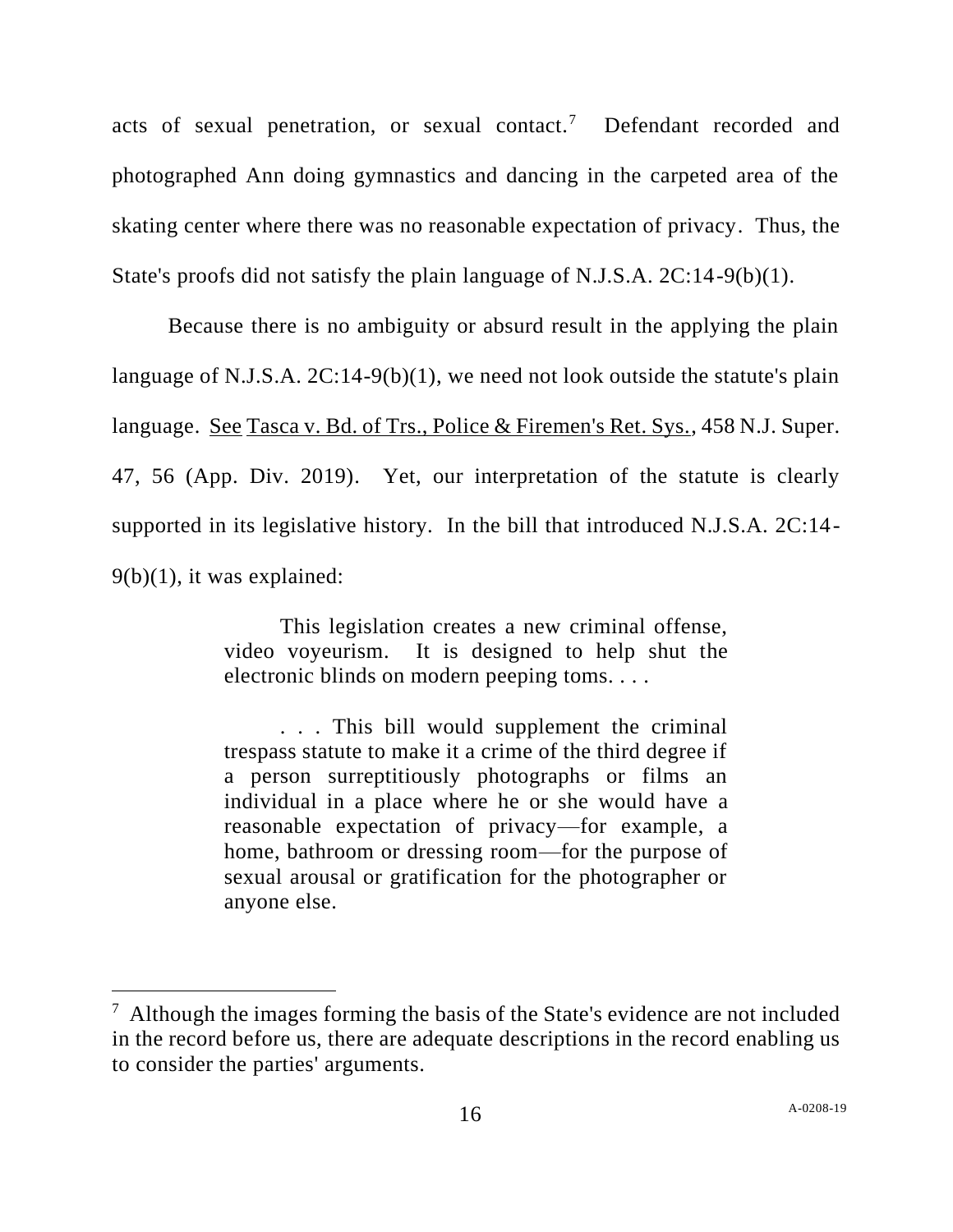[Sponsor's Introduction Statement to S. 2366 2-3 (Mar. 10, 2003).]

Later, it was stated that the bill

recognizes that people have a right to control the observation of their most intimate behavior under circumstances where a reasonable person would not expect to be observed. The [bill] . . . provides for punishment of a person who, without license or privilege, observes another person with knowledge that the person may expose intimate parts or engage in sexual penetration or sexual contact, or who videotapes or otherwise records the image of that person or discloses such images.

[Senate Judiciary Comm. Statement to Senate Comm. Substitute for S. 2366 (Nov. 24, 2003).]

This Statement further provides the new law would also protect the privacy of those in dressing or fitting rooms. Ibid.

The Legislature's explanation of the conduct that N.J.S.A. 2C:14-9(b)(1) was meant to criminalize strengthens our conclusion that defendant's behavior was not a violation of the statute. Defendant was not a peeping tom, photographing or video recording others in private settings such as a bathroom, bedroom, or dressing room; and he did not photograph sexual behavior or intimate body parts that were otherwise shielded from public view. We appreciate the State's concern that some of the images portrayed the upper legs and thighs of girls wearing short shorts and closeups of their clothed intimate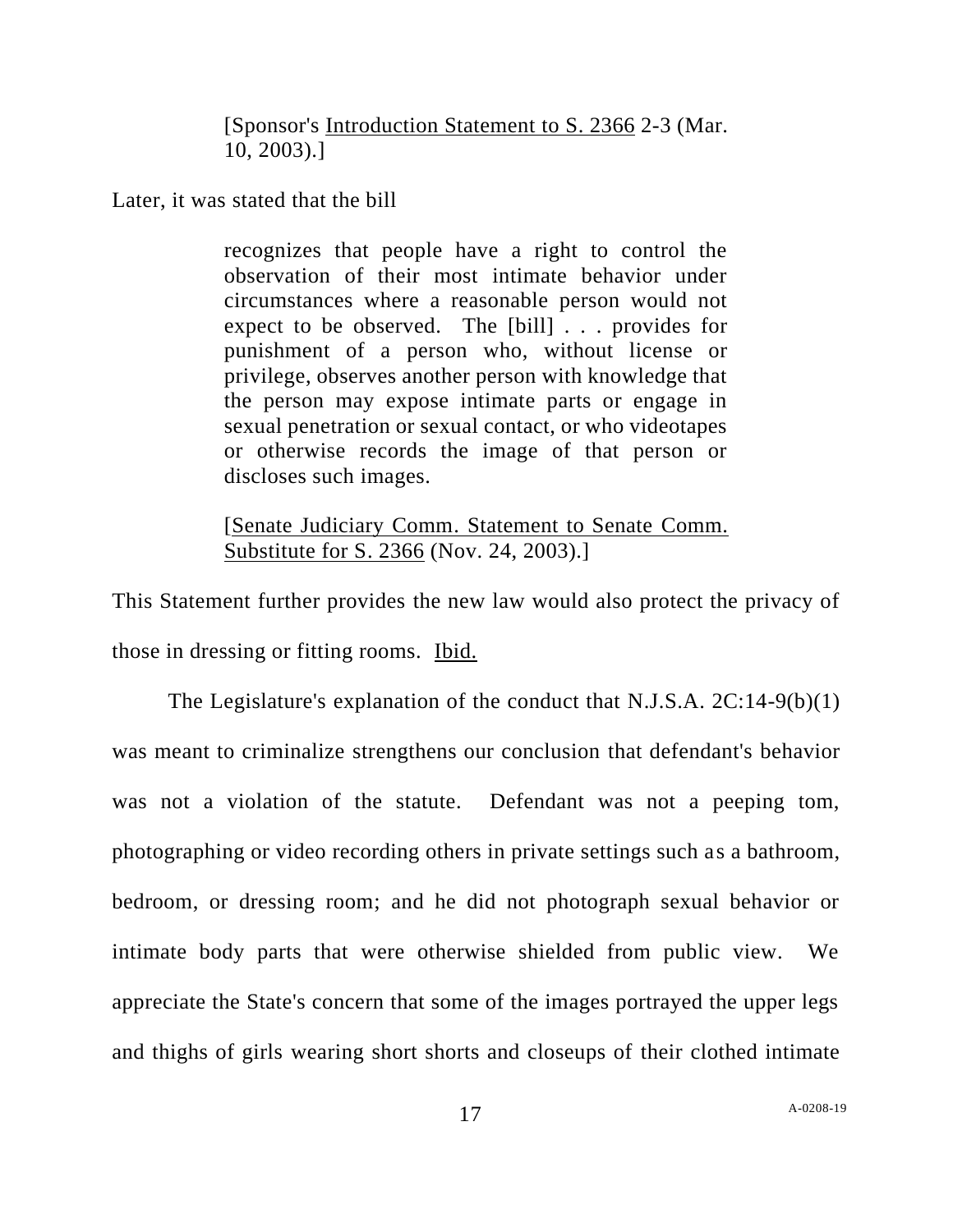parts. We further appreciate the State's concerns about the immoral purpose that defendant may have planned to use these images. Nevertheless, defendant was charged with invasion of privacy under N.J.S.A. 2C:14-9(b)(1), and he did not violate the law by taking images from a public setting of Ann and others where their intimate body parts were not exposed. This is unlike the situation in State v. Nicholson, 451 N.J. Super. 534, 544 (App. Div. 2017), where we upheld the defendant's conviction under N.J.S.A. 2C:14-9(b)(1) because he positioned his cell phone camera under a female victim's skirt to capture images of her body's intimate parts that were "shielded or protected" from public view. Hence, the trial court erred in not granting defendant's motion for acquittal of the invasion of privacy charge, thus we vacate the conviction.

#### III

As for the remaining convictions of second-degree sexual assault of a child under age thirteen, third-degree endangering the welfare of a child under age sixteen by engaging in sexual conduct, third-degree showing obscene material to a minor, and second-degree endangering the welfare of a child by photographing a child in a sex act or the simulation of a sex act, defendant argues in Point IV that they should be reversed because plain error occurred when the trial court allowed Rivell to give improper opinion testimony regarding: (1)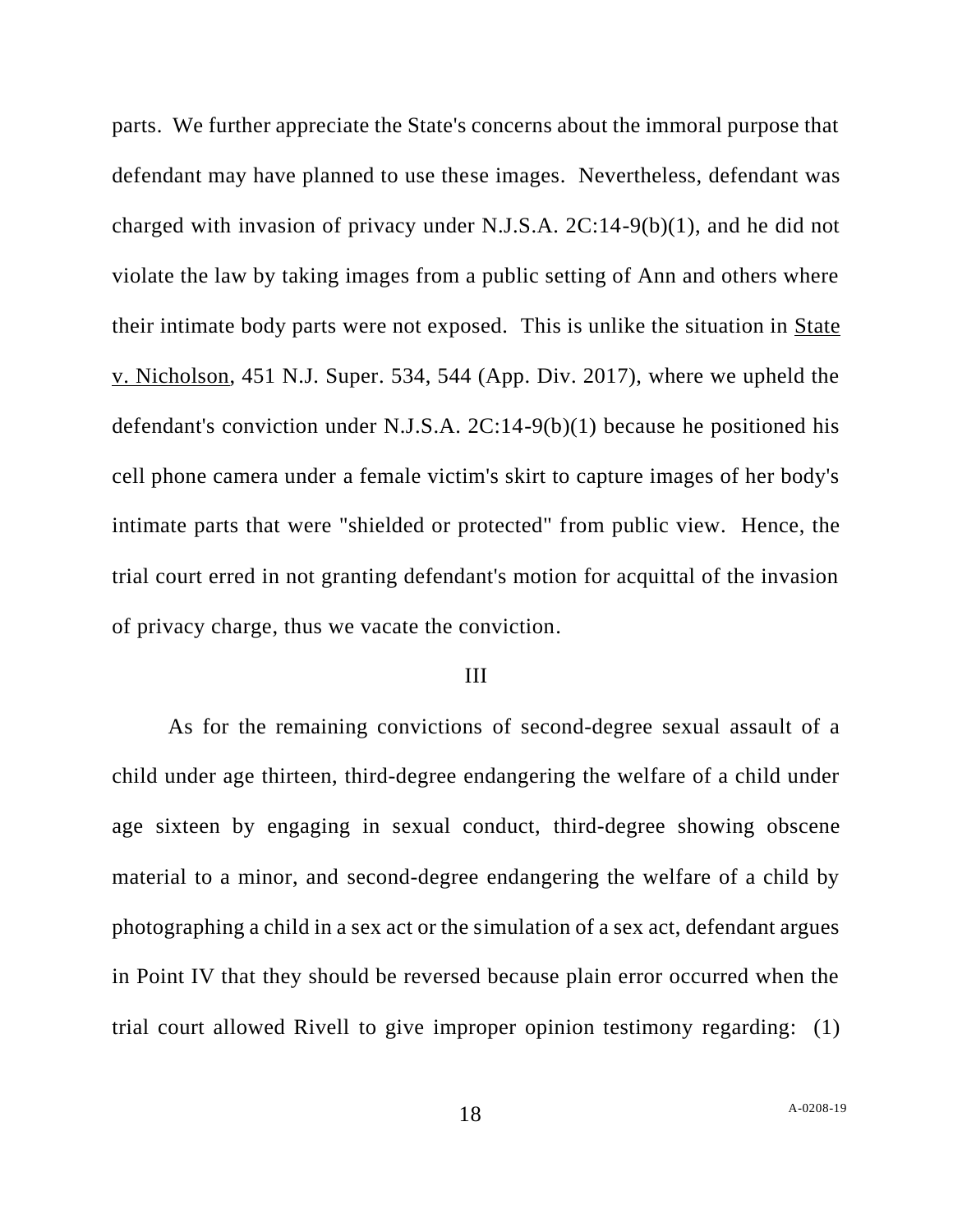defendant's sexual contact with Ann; (2) the pornographic video that Ann saw on defendant's computer; (3) whether the images of girls' legs and shorts on defendant's cell phone were taken without their knowledge; and (4) whether the unidentified girls were juveniles.<sup>8</sup> Defendant argues the testimony invaded the jury's province in deciding the facts and guilt related to these charges. We agree.

Plain error is "error possessing a clear capacity to bring about an unjust result and which substantially prejudiced the defendant's fundamental right to have the jury fairly evaluate the merits of his [or her] defense." State v. Timmendequas, 161 N.J. 515, 576-77 (1999) (quoting State v. Irving, 114 N.J. 427, 444 (1989)). "[A]ny finding of plain error depends on an evaluation of the overall strength of the State's case." State v. Chapland, 187 N.J. 275, 289 (2006). The unjust result must be "sufficient to raise a reasonable doubt as to whether the error led the jury to a result it otherwise might not have reached." State v. Macon, 57 N.J. 325, 336 (1971). Harmless errors should be disregarded by the court, even where the trial court is found to have abused its discretion in admitting evidence and failed to properly instruct the jury. See State v. Prall,

<sup>&</sup>lt;sup>8</sup> Defendant also argues Rivell's lay opinion testimony undermines the invasion of privacy conviction. However, because we have concluded he should have been acquitted of the charge and thus vacate the conviction, we do not address defendant's argument.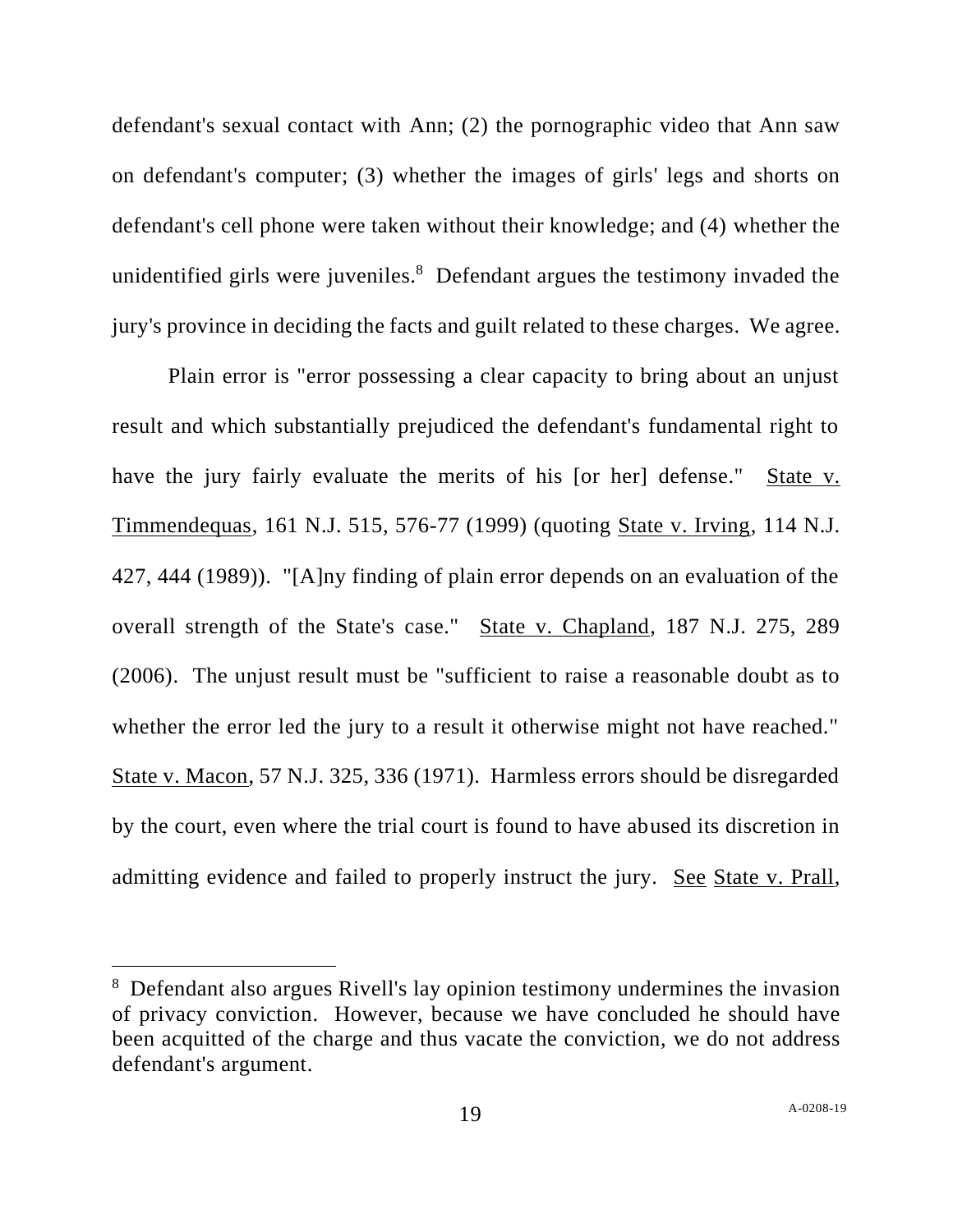231 N.J. 567, 581, 587-88 (2018); R. 2:10-2 ("Any error or omission shall be disregarded by the appellate court unless it is of such a nature as to have been clearly capable of producing an unjust result . . . .").

Lay opinion testimony is permitted when it is "rationally based on the witness' perception" and "will assist in understanding the witness' testimony or determining a fact in issue." N.J.R.E. 701. Lay opinion testimony "is not a vehicle for offering the view of the witness about a series of facts that the jury can evaluate for itself or an opportunity to express a view on guilt or innocence." State v. McLean, 205 N.J. 438, 462 (2011) (reversing the defendant's possession with intent to distribute convictions because a testifying police officer, who observed the defendant hand an item to an individual in exchange for money, expressed the opinion that a drug transaction had occurred). "[T]estimony in the form of an opinion, whether offered by a lay or an expert witness, is only permitted if it will assist the jury in performing its function." Ibid. "[N.J.R.E. 701] does not permit a witness to offer a lay opinion on a matter . . . as to which the jury is as competent as [the witness] to form a conclusion."  $\underline{Id}$  at 459 (internal quotation marks omitted). Opinion testimony "is subject to exclusion if the risk of undue prejudice substantially outweighs its probative value." State v. Summers, 176 N.J. 306, 312 (2003).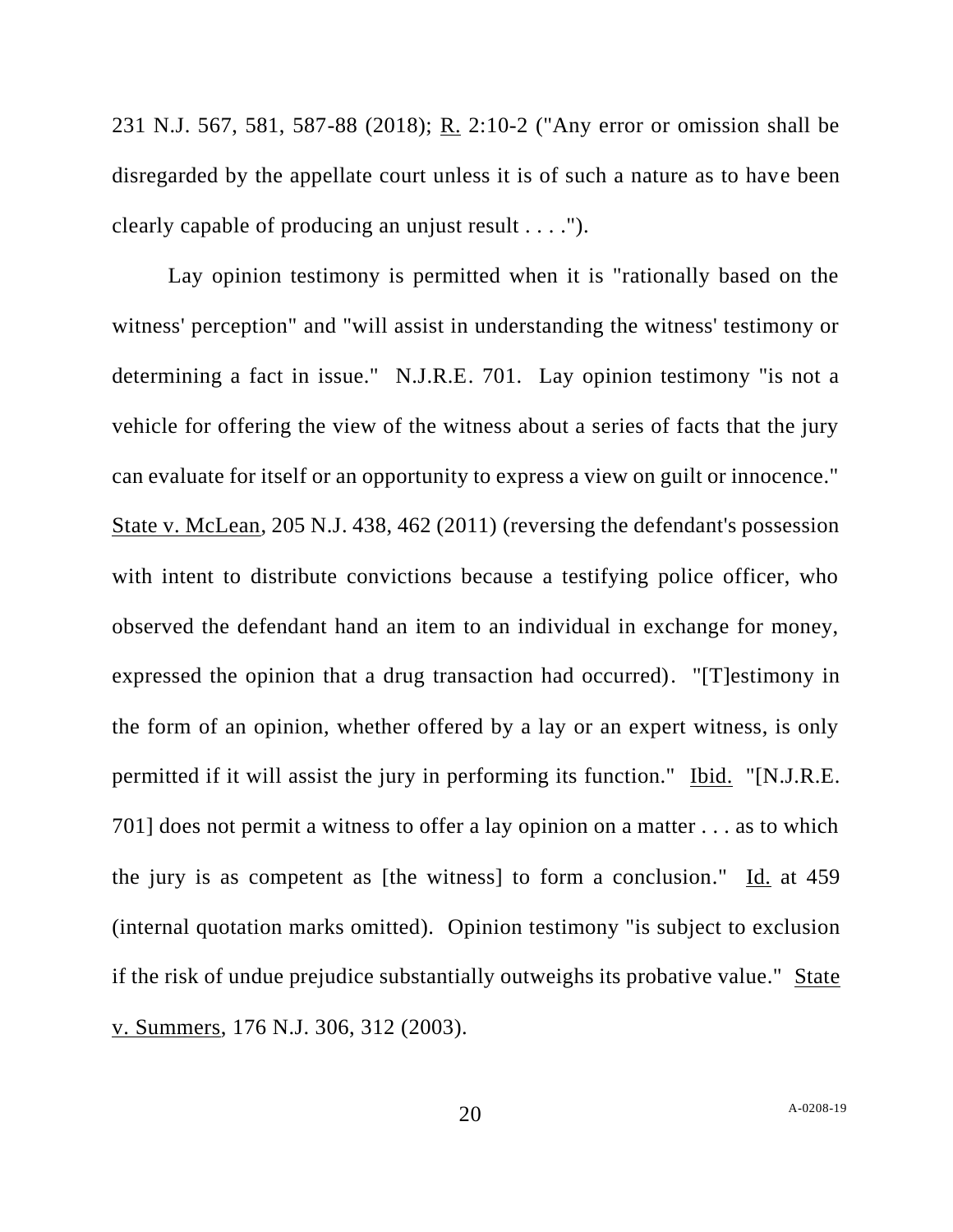In the context of police testimony, an officer may provide testimony about facts observed firsthand, but may not "convey information about what the officer 'believed,' 'thought' or 'suspected.'" McLean, 205 N.J. at 460. A police officer's testimony cannot imply to jurors that he "possesses superior knowledge, outside the record, that incriminates the defendant." State v. Branch, 182 N.J. 338, 351 (2005). Furthermore, a police witness is not permitted to offer an opinion regarding a defendant's guilt. State v. Frisby, 174 N.J. 583, 593-94 (2002) (disapproving police testimony opining innocence of one person and inferentially the guilt of the defendant); State v. Landeros, 20 N.J. 69, 74-75 (1955) (holding that a police captain's testimony that defendant was "as guilty as Mrs. Murphy's pet pig" caused "enormous" prejudice warranting reversal).

We conclude the restricting principles of N.J.R.E. 701 as articulated in McLean and Frisby were violated by Rivell's lay opinion testimony, which caused undue prejudice to defendant depriving him of a fair trial. Rivell's testimony that defendant made "sexual contact" with Ann directly related to the charges of second-degree sexual assault and second-degree endangering the welfare of a child by photographing a child in a sexual act or the simulation of a sexual act.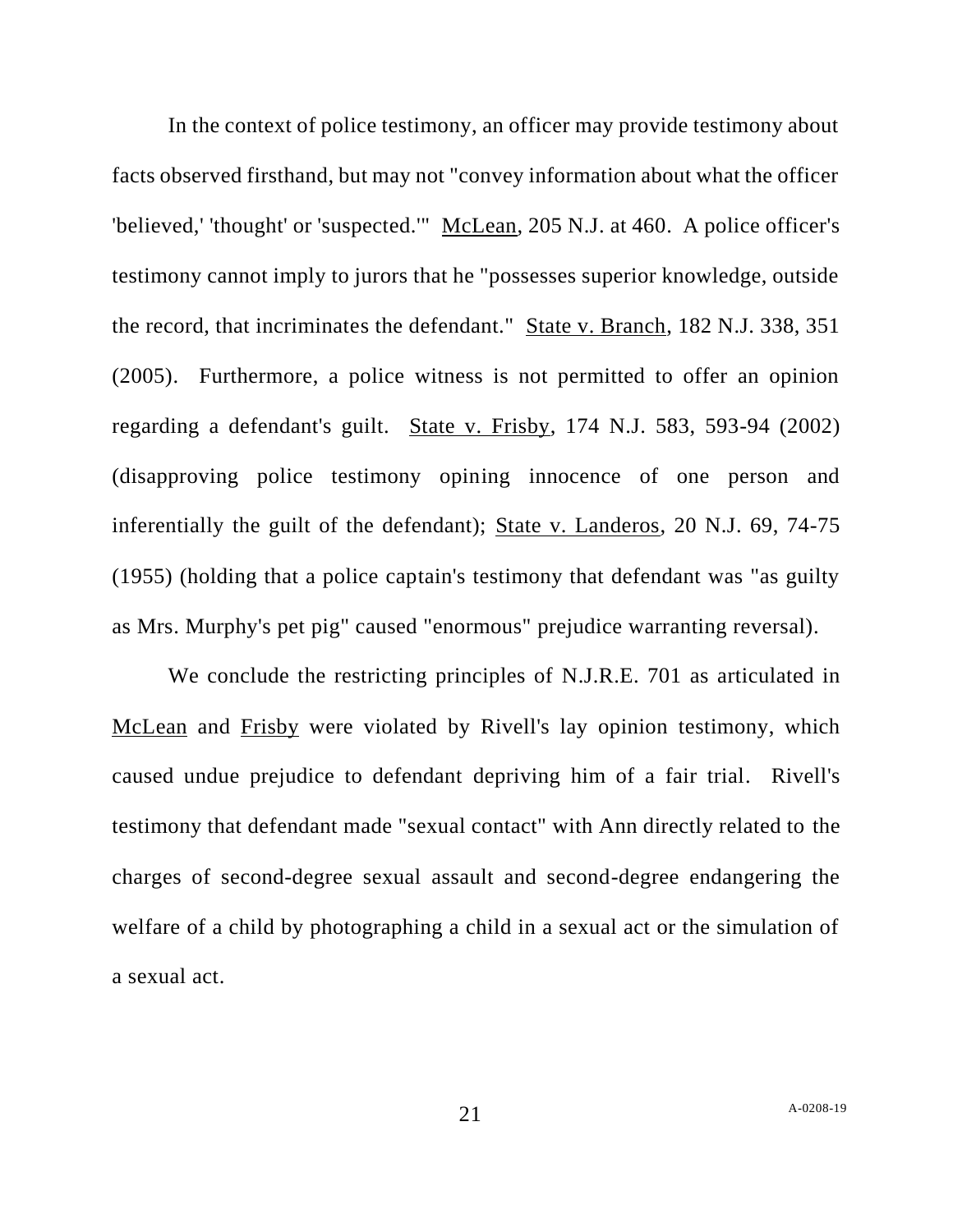Second-degree sexual assault occurs when "the actor commits an act of sexual contact with a victim who is less than [thirteen] years old and the actor is at least four years older than the victim." N.J.S.A. 2C:14-2(b).

> "Sexual contact" means an intentional touching by the victim or actor, either directly or through clothing, of the victim's or actor's intimate parts for the purpose of degrading or humiliating the victim or sexually arousing or sexually gratifying the actor. Sexual contact of the actor with himself must be in view of the victim whom the actor knows to be present[.]

 $[N.J.S.A. 2C:14-1(d).]$ 

Second-degree endangering the welfare of a child by photographing the

child in a sexual act or the simulation of a sexual act occurs when an actor

photographs or films a child in a prohibited sexual act or in the simulation of such an act or for portrayal in a sexually suggestive manner or who uses any device, including a computer, to reproduce or reconstruct the image of a child in a prohibited sexual act or in the simulation of such an act or for portrayal in a sexually suggestive manner.

 $[N.J.S.A. 2C:24-4(b)(4).]$ 

The State argued in summation that the video of Ann doing a handstand and split showed sexual contact with defendant and constituted a simulation of a sexual act that mimicked the four pornographic images on defendant's computer of naked adult women in gymnastics poses, including one of whom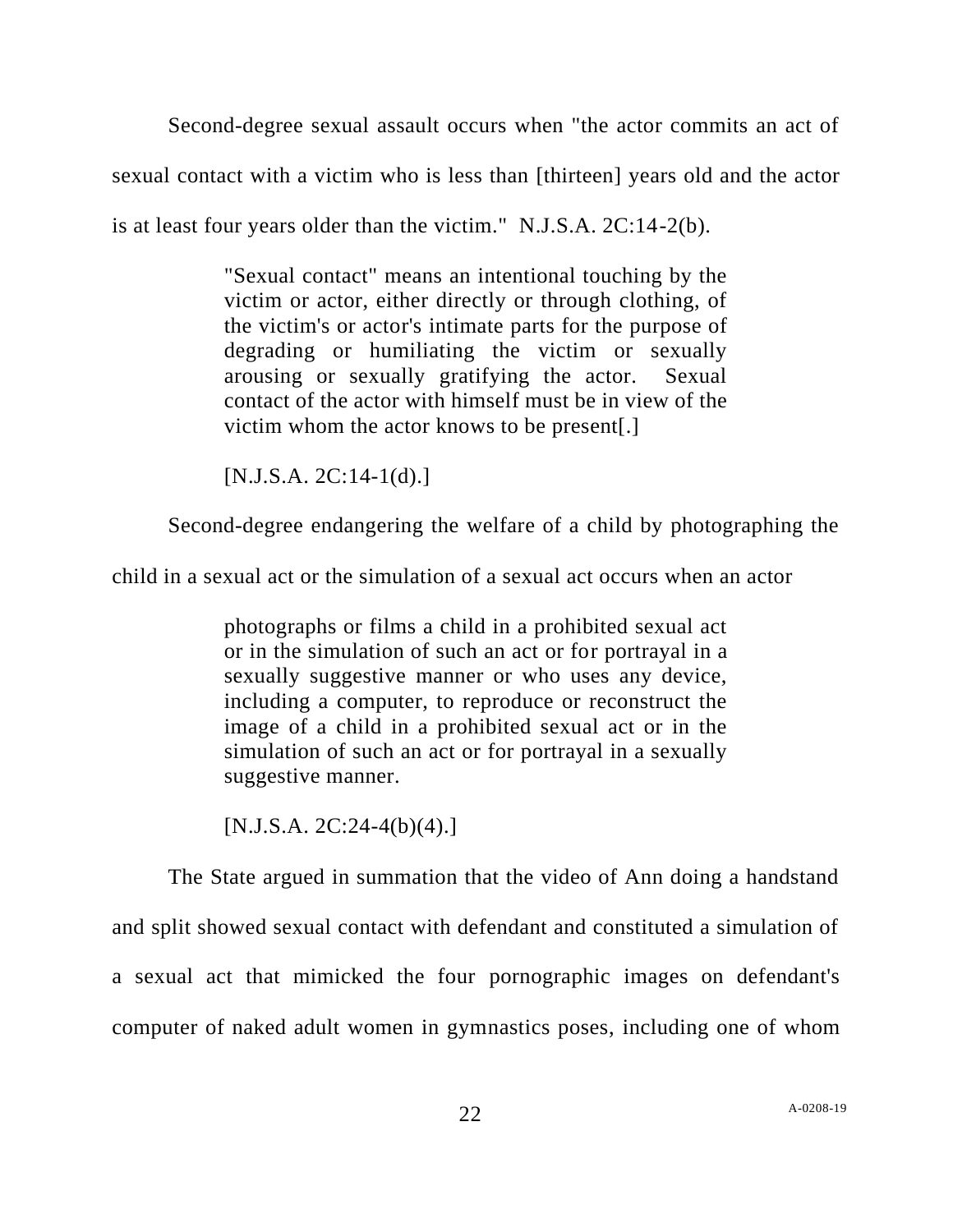who was having sex. Defendant denied any inappropriate contact with Ann and claimed that the adult images were lawful and did not establish a sexual act for purposes of second-degree sexual assault and second-degree endangering the welfare of a child by photographing the child in a sexual act or the simulation of a sexual act.

Rivell's testimony that the November 2014 video shows defendant having "sexual contact," proscribed by N.J.S.A. 2C:14-2(b), with Ann by touching his genital area with Ann's genital area, expresses his belief of defendant's guilt. This should have been left to the jury's own assessment of defendant's conduct without Rivell's unneeded opinion. The prejudice was further exacerbated by the State's replaying the video to emphasize where Rivell believed sexual contact occurred. Moreover, given that neither Ann nor any other witness testified that defendant made sexual contact with Ann, the jury was permitted to be swayed by a law enforcement officer's lay opinion testimony. Whether the video portrayed sexual contact was solely for the jury to decide without Rivell's opinion.

Rivell's testimony also directly related to one of the theories the State relied upon to prove third-degree endangering the welfare of a child by engaging in sexual conduct. The offense occurs when a person who is not responsible for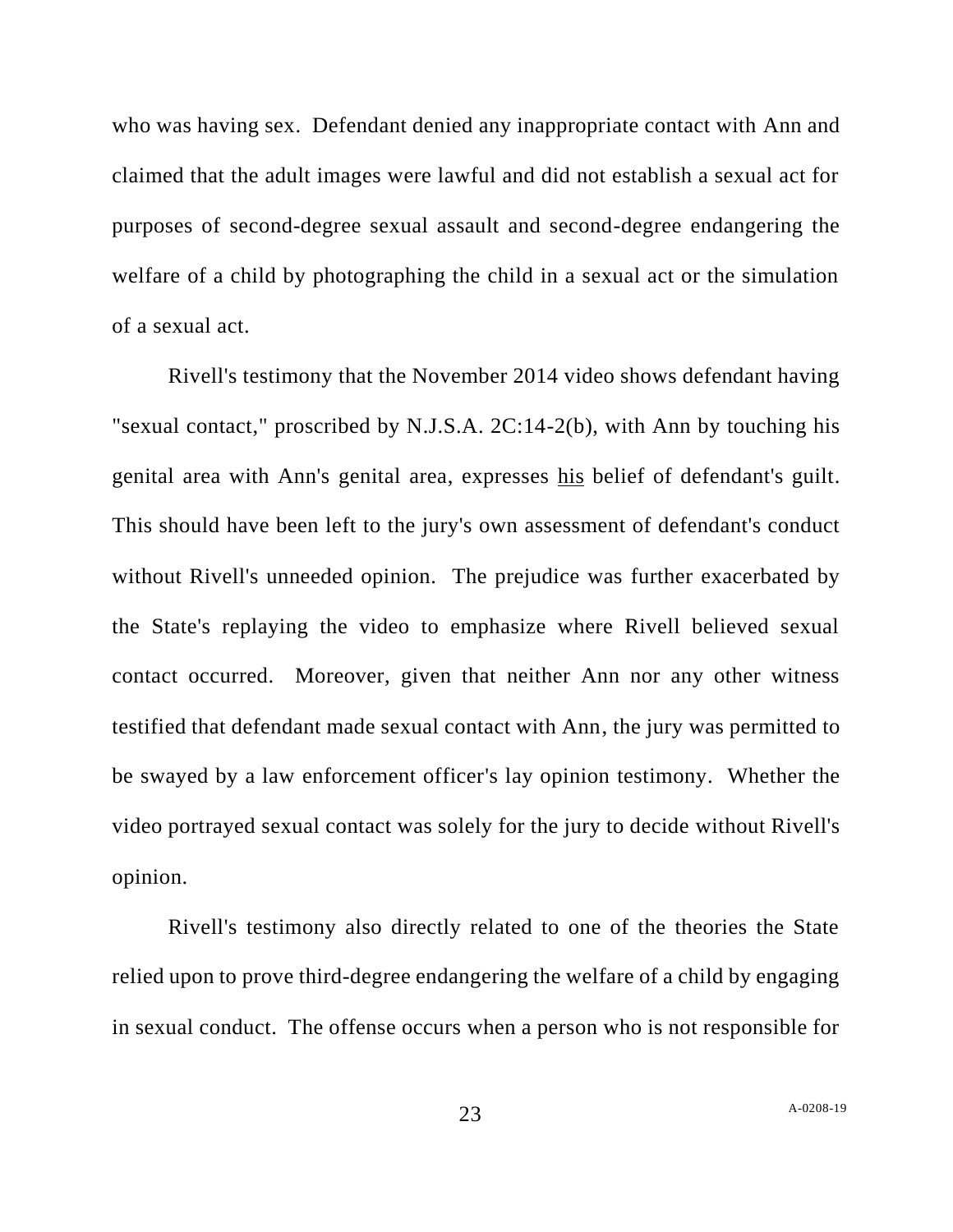the child's care "engages in sexual conduct which would impair or debauch the morals of the child." N.J.S.A. 2C:24-4(a)(1). The State asserted this charge was proved by both gymnastic videos of Ann, one showing sexual contact and the other showing a simulated sex act. Rivell's testimony invaded the jury's decision-making province by asserting the video depicted sexual conduct.

Finally, Rivell's testimony that the pornography video shown to the jury was the same video that he believed defendant showed Ann in July 2015, supported the State's charge that he was guilty of third-degree showing obscenity for minors. The offense is defined as:

b. Promoting obscene material.

(1) A person who knowingly sells, distributes, rents or exhibits to a person under [eighteen] years of age obscene material is guilty of a crime of the third degree.

(2) A person who knowingly shows obscene material to a person under [eighteen] years of age with the knowledge or purpose to arouse, gratify or stimulate himself or another is guilty of a crime of the third degree if the person showing the obscene material is at least four years older than the person under [eighteen] years of age viewing the material.

[N.J.S.A. 2C:34-3(b).]

Pursuant to N.J.S.A. 2C:34-3(a)(1):

"Obscene material" means any . . . display, depiction of a specified anatomical area or specified sexual activity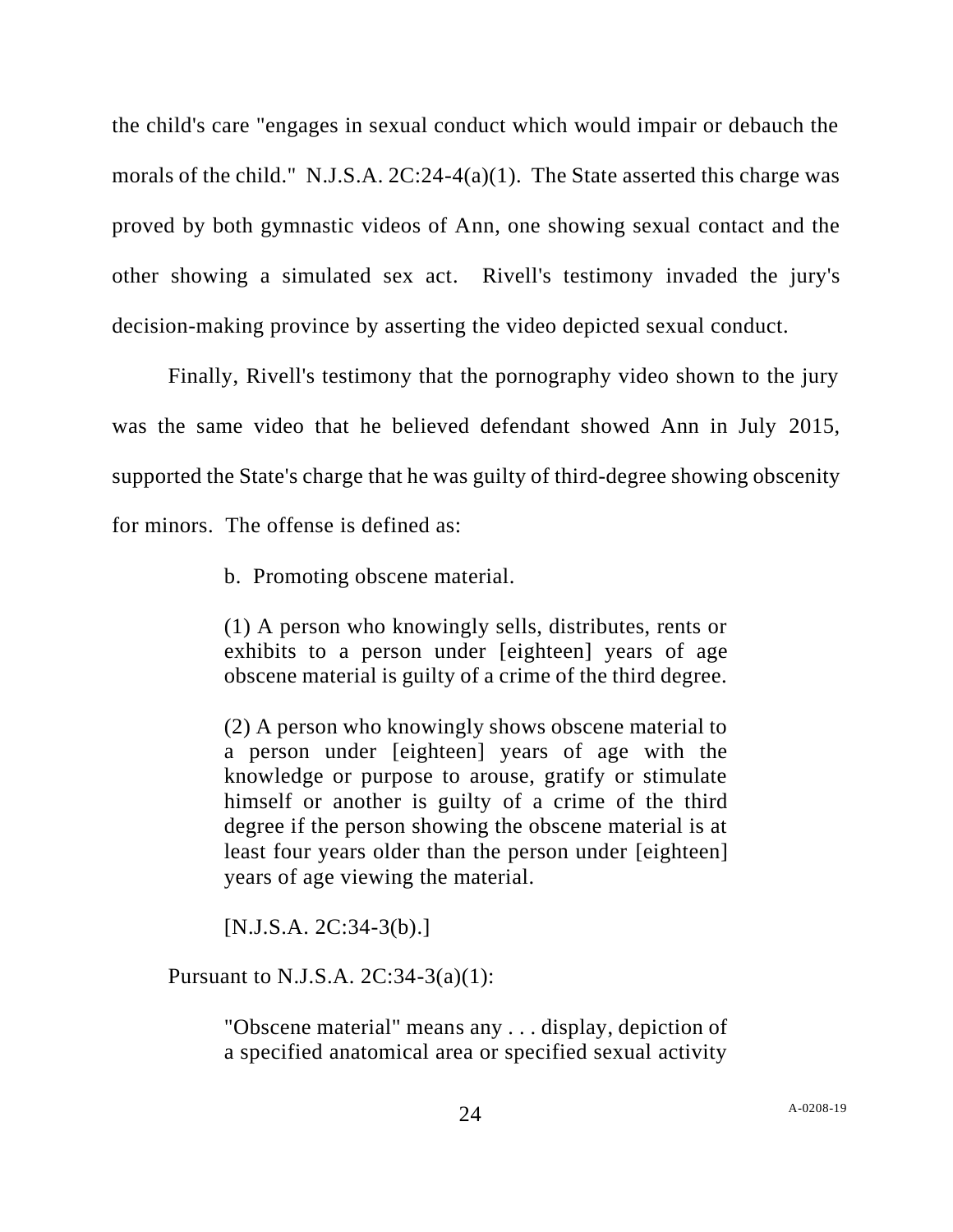contained in, or consisting of, a picture or other representation, . . . which by means of posing, composition, format or animated sensual details, emits sensuality with sufficient impact to concentrate prurient interest on the area or activity.

In stating the video shown at trial was the video defendant showed Ann, Rivell resolved a factual question for the jury to decide. He then testified to defendant's guilt by saying that he did not confirm with Ann that this was the video because showing it to her "would be a crime."

We disagree with the State that Rivell's testimony was proper because it was based on his personal observations of the evidence. It was for the jury to evaluate the evidence because there was nothing complex or beyond its understanding. Rivell did not testify about his personal knowledge. His testimony as the investigating police officer added a cloak of undue suggestibility to the State's prosecution that was "clearly capable of producing an unjust result,"  $R_2$ . 2:10-2, and denied defendant a fair trial.

Because of Rivell's lay opinion testimony, we reverse the convictions for second-degree sexual assault of a child under age thirteen, third-degree endangering the welfare of a child under age sixteen by engaging in sexual conduct, third-degree showing obscene material to a minor, and second-degree